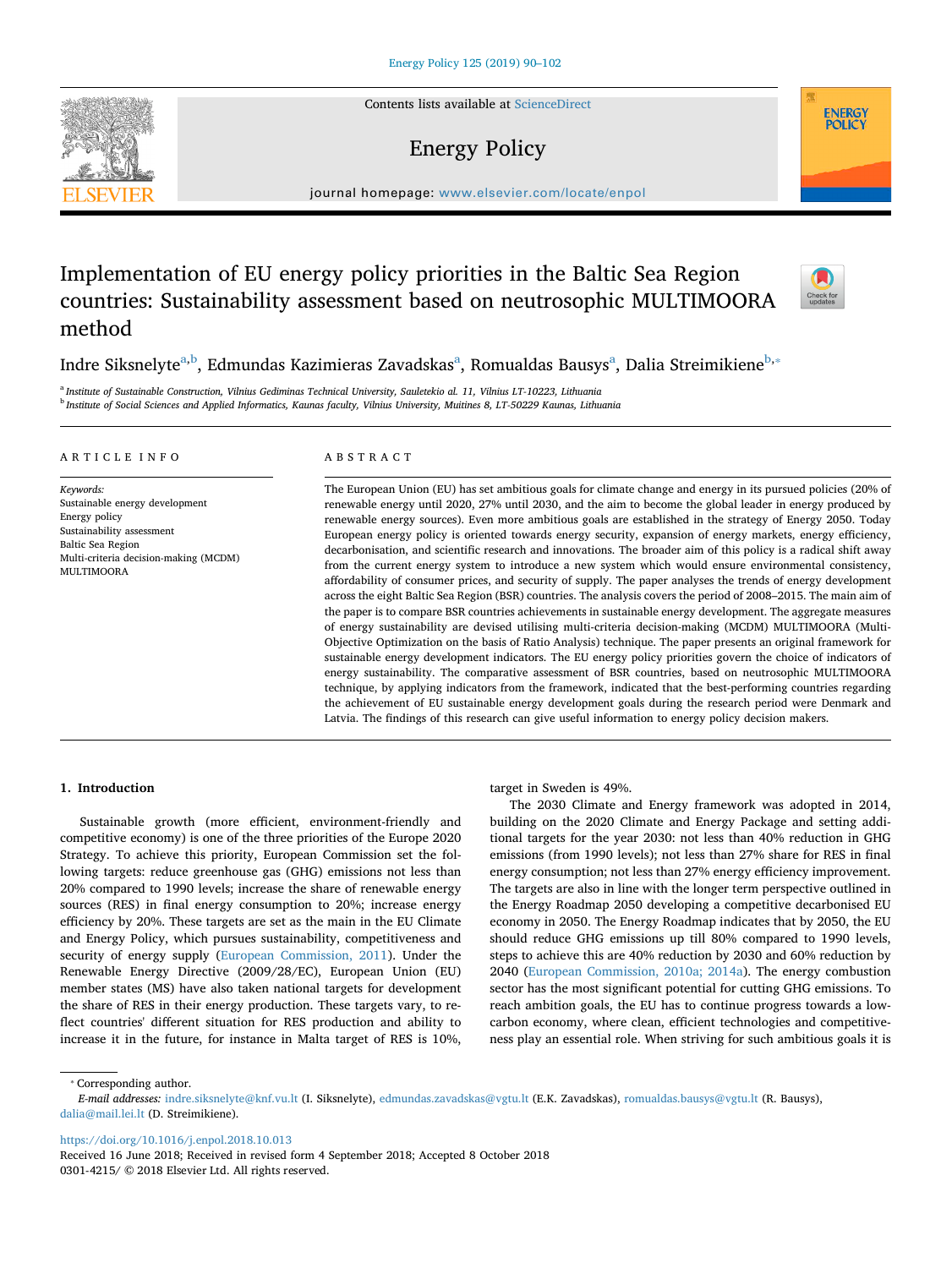very important to monitor situation in every MS and each EU region.

The Baltic Sea Region (BSR) is the first macro region of the EU and includes eight EU countries such as Denmark, Finland, Germany, Poland, Sweden and the Baltic States countries and other neighbouring countries such as Norway, Russia. The primary focus of EU policy in the BSR is to connect and to raise the prosperity of the countries and to save the Baltic Sea. Sustainable energy development improves all these areas and is the primary factor in implementing EU energy policy priorities.

There is a lack of studies on how BSR countries achieve ES energy policy goals, therefore, *this paper* aims to compare BSR countries achievements in sustainable energy development. Seeking to achieve the aim of the paper *the main tasks are*:

- to analyse EU energy policy for the BSR;
- to define sustainable energy development indicators for comparative assessment according to EU energy policy priorities;
- to analyse sustainable energy development indicators in BSR countries;
- to develop and to apply multi-criteria assessment tool for ranking BSR regarding the achievement of EU energy policy objectives.

The paper applies a novel technique for ranking BSR countries in terms of the EU energy policy priorities. Analysis will determine which BSR countries are leaders in achieving ES energy policy goals and how situation changed during 2008–2015. Also reasons, which made an impact during the period of the research, will be determined.

In achieving sustainable development on EU level requires the careful use of resources, technology, fostering initiatives and strategic management at regional and national levels. It also requires to monitor the impact of selected policy and strategy to see whether it is furthering sustainable development or if it should be modified. It is essential to be able to measure a country's or region's state of development and to monitor progress towards achieved goals of sustainability ([Streimikiene, 2007\)](#page-12-0). The most frequently used approaches to measure country's or region's sustainability in the energy sector have been: multi-criteria decision-making (MCDM) techniques and life cycle assessment (LCA).

MCDM techniques are more and more popular in sustainable energy management and policies assessment. The MCDM techniques provide the possibility to solve problems linked to multiple objectives. Some methods based on weighted averages, outranking, priority setting, fuzzy principles and their combinations are used for energy management and planning decisions ([Strantzali, Aravossis, 2016](#page-12-1)). Since the beginning of the modern MCDM discipline in the early 1960s many significant advances have been developed in MCDM field, which include new approaches and sophisticated algorithms (computing tools) ([Jayaraman et al., 2015; Mardani et al., 2015; Mardani et al., 2017; Lee,](#page-11-2) [Chang, 2018\)](#page-11-2).

MCDM methods are increasingly being used to assess energy sustainability. And there is a huge growth each year. As for instance, [Mirjat](#page-11-3) [et al. \(2018\)](#page-11-3) used AHP (Analytical hierarchy process) method for planning electricity generation scenarios in Pakistan. [Colak and Kaya](#page-11-4) [\(2017\)](#page-11-4) prioritized renewable energy alternatives in Turkey by using an integrated fuzzy MCDM technique, which combines AHP and fuzzy TOPSIS (Technique for Order Preference by Similarity to Ideal Solutions) methods. [Lee and Chang \(2018\)](#page-11-5) assessed alternatives of renewable energy sources in Taiwan by using four MCDM methods – WSM (Weighted Sum Model), VIKOR (Multi-Criteria Optimization and Compromise Solution), TOPSIS and ELECTRE (Elimination and Choice Transcribing Reality). [Al Garni et al. \(2016\)](#page-11-6) used AHP method for renewable power generation sources evaluation in Saudi Arabia. [Erdogan](#page-11-7) [and Sayin \(2018\)](#page-11-7) created a Hybrid MCDM Method, which integrates SWARA (Step-Wise Weight Assessment Ratio Analysis) and MULTIM-OORA methods for selection of the most suitable fuel alternative. In this research an original neutrosophic MULTIMOORA technique is applied. The neutrosophic MULTIMOORA technique, proposed by [Zavadskas](#page-12-2)

[et al. \(2017\)](#page-12-2) allows to deal explicitly with the uncertainty of the initial information.

In the next paragraphs of the paper, the EU energy policy for the Baltic Sea Region is presented, sustainable energy development indicators for comparative assessment according to the EU energy policy priorities are selected, and comparative assessment, based on neutrosophic MULTIMOORA technique is applied.

## **2. The EU energy policy for the BSR**

## *2.1. Energy policy context*

Sustainable energy development is a crucial principle in the European energy policy. RES development in the EU gives an opportunity to create a competitive, secure and sustainable energy sector and to solve the most urgent energy issues and challenges facing each EU country, such as reduce dependence on imports of energy, increase security in the energy supply, to achieve goals for reducing GHG emissions and protect the environment ([Pacesilaa et al., 2016\)](#page-12-3).

*Reduce dependence of MS on imports of energy*, especially dependency on natural gas and oil. The growing needs for energy increase natural gas, coal and oil imports from countries, which have large amounts of resources (such as Russia, Azerbaijan, Angola, Algeria and others), this fact involves economic and political costs (possibility of instability and risk). EU MS are reliant on the import of energy sources: 54% of the EU gross inland energy consumption in 2015 were imported energy. The EU imports of primary energy exceeded exports of more than 900 Mtoe in 2015. The largest net importers of energy were EU MS with the highest population, except Poland (because of reserves of coal remain). According to population size, the largest net importers were Belgium, Luxembourg and Malta in 2015. The security of the EU's primary energy supplies may be threatened because the most significant proportion of imports are concentrated in the hands of the few import partners. 65% of the EU imports of natural gas came from Russia, Norway and Algeria in 2015. Statistical data shows that 61% of EU solid fuel imports are from Russia, Columbia and the United States. Dependency on energy imports increased from 40% in 1990 to 54% by 2015 of gross energy consumption ([Eurostat, 2018\)](#page-11-8).

*Increase security in the energy supply*. Imported energy proportion has generally been rising in the EU over recent three decades. Consequently, security of energy supply is one of the most significant factors in strengthening the EU stability. The most significant part of the energy imported into the EU comes from Russia, which does not have proper political relationships with transit countries, especially in recent years. The energy security can be increased by the new measures for energy markets that were designed (oil, gas and electricity) to prevent and mitigate the consequences of potential disruptions to supplies.

One of the initiatives is called ENERGY 2020; it is a strategy for sustainable, competitive and secure energy. ENERGY 2020 defines energy priorities for a 10 years' period and puts forward actions that can be taken to solve different challenges: achieving an internal market with secure supplies and competitive prices; increase technological achievements; and effectively interact with supply partners [\(European](#page-11-9) [Commission, 2010b\)](#page-11-9).

Another initiative is international organisation the Energy Community establishment in 2005, which brings together the EU and its neighbouring countries on purpose to create an integrated European energy market. The primary objective of the organisation is to extend the EU internal energy market rules and principles to countries in the Black Sea region and South East Europe. Currently, the Energy Community has 9 contracting parties ([Energy Community Secretariat,](#page-11-10) [2016\)](#page-11-10). A vital role play diversity of suppliers, the mix of energy sources and energy transport routes in securing energy supplies. There are a lot of ongoing initiatives to develop electricity corridors, gas pipelines between Europe and its neighbours (eastern and southern). For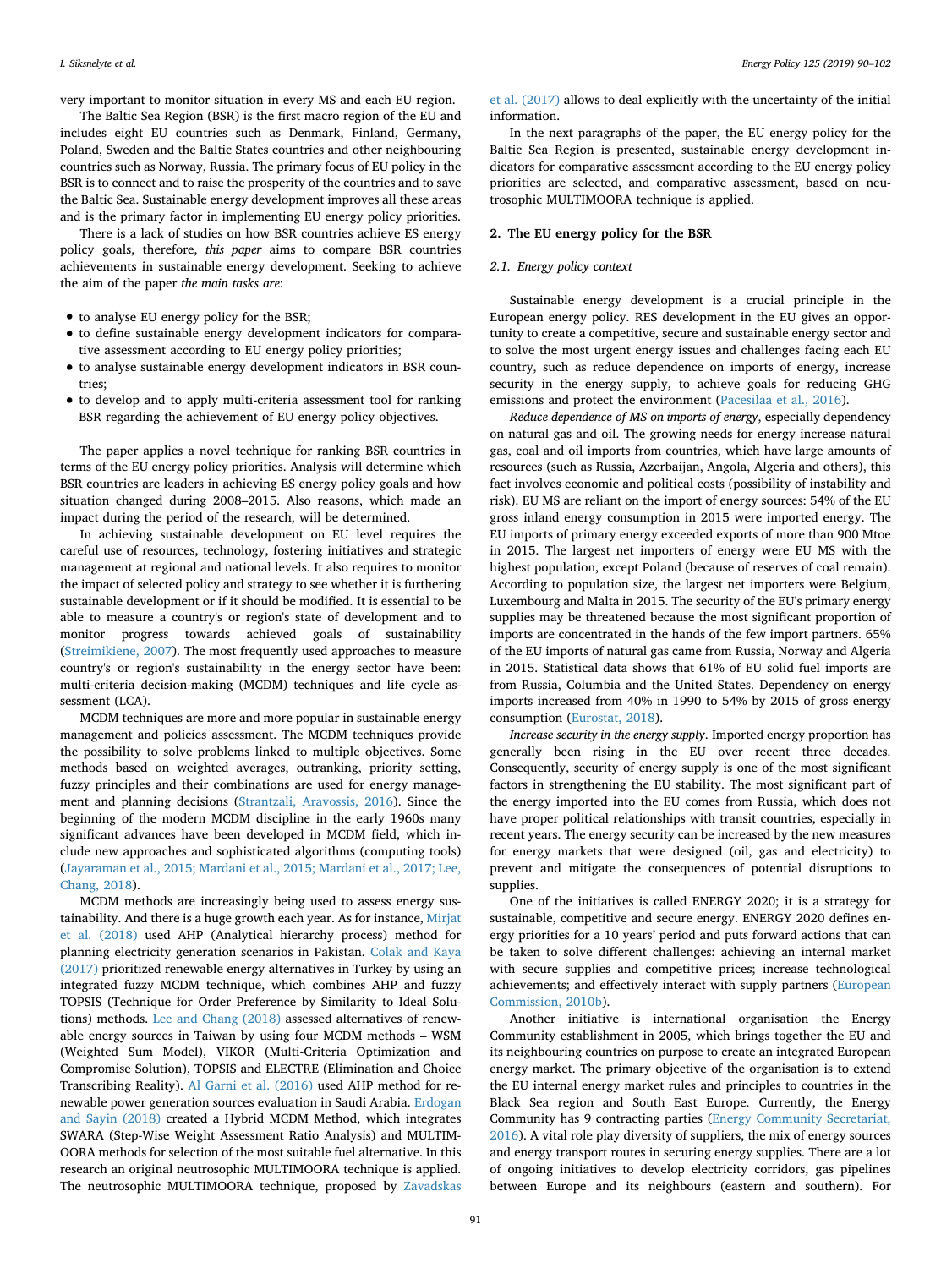example, Infrastructure Transparency Platform (PLIMA) is an integral part of building a strong electricity transmission corridor between east and west Europe; Gas Interconnection Bulgaria – Serbia (IBS) is a project which includes the construction of a 150 km long pipeline which connects the gas transmission networks of the two countries. Bulgaria-Serbia interconnector makes possible gas supplies to Serbia from new sources such as the Turkish stream and Southern Gas Corridor. The Southern Gas Corridor provides the transportation of gas from the Caspian region to the European countries through Turkey and Georgia and is one of the priority energy projects in EU energy policy.

In 2014 Energy Security Strategy was adopted. The Energy Security Strategy seeks to ensure safe energy supply for the European economy. The most actual issue of energy security is the strong dependence on a single supplier of energy source (non-EU). This security aspect is especially important for gas, but also crucial for electricity too. Three Baltic States are dependent on one external supplier of their electricity network (for the operation and balancing). The electric power interconnection between Poland and Lithuania (LitPol Link) is on top of the agenda for the Baltic States currently. In long-term the Energy Security Strategy proposes actions in five main areas: 1) to increase energy efficiency to reach the 2030 energy and climate policy goals; demand management through information and transparency (billing information, smart meters); 2) to finalize the internal energy market and to develop indispensable interconnections to respond to supply disruptions; 3) to increase energy production in the EU and to diversify suppliers and energy routes; 4) to use the information exchange mechanism with the European Commission about planned agreements with third countries which could have influence to security of energy supply; 5) to strengthen emergency and internal market unity mechanisms and to

protect essential infrastructure [\(European Commission, 2014b](#page-11-11)). [Table 1](#page-2-0) shows indicators for monitoring progress of energy import dependency and energy security in the EU.

Net import dependency rate shows how much country is dependent on energy import to meet own energy needs. All MS were net importers of energy in 2016, the import dependency rate, also the change in the last decade, considerably varies across MS.

Aggregate supplier concentration index (from extra-European Economic Area (EEA) suppliers) shows how much energy is supplied from outside the EEA countries. Smaller values of supplier concentration index indicate more substantial diversification, and accordingly, it can be seen as a representative for lower risk to energy supply crisis, while bigger values of supplier concentration index indicate the low diversification of energy sources and, accordingly, bigger risk in the case of energy supply crisis. For the EU28 aggregate supplier concentration index is quite low, it indicates the diversification of imported sources in the region. Looking at individual MS, the level of the index varies from less than 10 to more than 60. Countries, which feature of sizeable local energy production like Denmark and UK and countries, which mostly rely on imports from EEA countries like Luxembourg or countries with a relatively low share of natural gas, oil and coal in their energy mix and many different suppliers like France have the low index. While in a few MS mostly which depend on suppliers from Russia like Bulgaria, Estonia, Finland index is very high (more than 50). The level of the aggregate supplier concentration index in Cyprus and Malta was 0 in 2016 because Malta imported no fossil fuels while Cyprus imported some sources but the energy was supplied from the EU internal market.

The N-1 rule for gas specifies adequacy of gas infrastructure. It

<span id="page-2-0"></span>**Table 1**

Indicators for monitoring progress of energy import dependency and energy security in the EU. *Source*: [European Commission, 2018;](#page-11-12) Eurostat database, 2018.

| Unit     |                          | Net import dependency rate | Concentration index of supplier                         |                        | N-1 rule for gas               |                   |
|----------|--------------------------|----------------------------|---------------------------------------------------------|------------------------|--------------------------------|-------------------|
|          | Net imports <sup>a</sup> | Absolute change, %         | Aggregate supplier concentration index, $0-100^{\circ}$ | Absolute change, 0-100 | % of total demand <sup>c</sup> | Absolute change,% |
| Country  | 2016                     | Change 2005-2016           | 2016                                                    | Change 2005-2016       | 2016                           | Change 2009-2016  |
| EU28     | 53.61                    | 1.46                       | 10.7                                                    | 2.6                    | NA                             | NA                |
| AT       | 62.45                    | $-9.52$                    | 30.48                                                   | 7.68                   | 232.57                         | 87.57             |
| BE       | 75.99                    | $-4.13$                    | 14.89                                                   | $-2.55$                | 279                            | 82                |
| BG       | 37.17                    | $-9.52$                    | 60.25                                                   | 5.98                   | 50.6                           | 21.6              |
| HR       | 47.8                     | $-4.7$                     | 12.57                                                   | $-22.34$               | 100.6                          | NA                |
| CY       | 96.18                    | $-4.49$                    | $\bf{0}$                                                | $-1.44$                | NA                             | NA                |
| CZ       | 32.76                    | 4.94                       | 32.56                                                   | 6.86                   | 373.5                          | 226.5             |
| DK       | 13.94                    | 63.96                      | 5.8                                                     | 1.5                    | 135                            | 62                |
| $\rm EE$ | 6.81                     | $-19.28$                   | 59.42                                                   | $-13.5$                | 104.5                          | $-39.5$           |
| FI       | 45.26                    | $-8.89$                    | 67.24                                                   | 4.12                   | 129.1                          | 129.1             |
| FR       | 47.06                    | $-4.51$                    | 8.48                                                    | 1.34                   | 131                            | 28                |
| DE       | 63.49                    | 2.97                       | 25.13                                                   | 13.59                  | 197                            | $-48$             |
| EL.      | 73.65                    | 5.06                       | 40.33                                                   | 0.99                   | 108.8                          | $-126.2$          |
| HU       | 55.59                    | $-6.38$                    | 57                                                      | 11.34                  | 129                            | 48                |
| IE       | 69.06                    | $-20.62$                   | 6.48                                                    | 2.67                   | 134                            | 116               |
| IT       | 77.54                    | $-5.84$                    | 16.08                                                   | 0.45                   | 105.5                          | $-18.5$           |
| LV       | 47.19                    | $-16.67$                   | 30.41                                                   | $-18.56$               | 220.67                         | 57.67             |
| LT       | 77.44                    | 20.66                      | 51.51                                                   | $-44.99$               | 117                            | 60                |
| LU       | 96.12                    | $-1.3$                     | 2.72                                                    | $-24.86$               | NA                             | NA                |
| MT       | 100.85                   | 0.85                       | $\bf{0}$                                                | $\boldsymbol{0}$       | NA                             | NA                |
| NL       | 45.2                     | 7.41                       | 25.63                                                   | 14.7                   | 198                            | 33                |
| PL       | 30.29                    | 13.07                      | 25.73                                                   | $-0.05$                | 133.91                         | $-0.09$           |
| PT       | 73.52                    | $-15.06$                   | 29.92                                                   | 8.66                   | 110                            | 5                 |
| RO       | 22.3                     | $-5.35$                    | 19.89                                                   | 1.02                   | 100.7                          | 5.7               |
| SK       | 59.01                    | $-6.3$                     | 66.08                                                   | $-8.33$                | 305.2                          | 187.2             |
| SI       | 48.37                    | $-4.1$                     | 25.73                                                   | $-4.29$                | 57.4                           | $-17.6$           |
| ES       | 71.91                    | $-9.52$                    | 18.31                                                   | 5.07                   | 132                            | 8                 |
| SE       | 31.93                    | $-5.05$                    | 21.86                                                   | 6.86                   | 15                             | 5                 |
| UK       | 35.3                     | 21.92                      | 1.39                                                    | $-1.26$                | 140                            | 26                |

<span id="page-2-1"></span><sup>a</sup> % of gross inland consumption and international bunkers.

<span id="page-2-2"></span><sup>b</sup> 100 means maximum concentration.

<span id="page-2-3"></span><sup>c</sup> % of energy needs that can be fulfilled if the largest item of gas supply infrastructure is disrupted.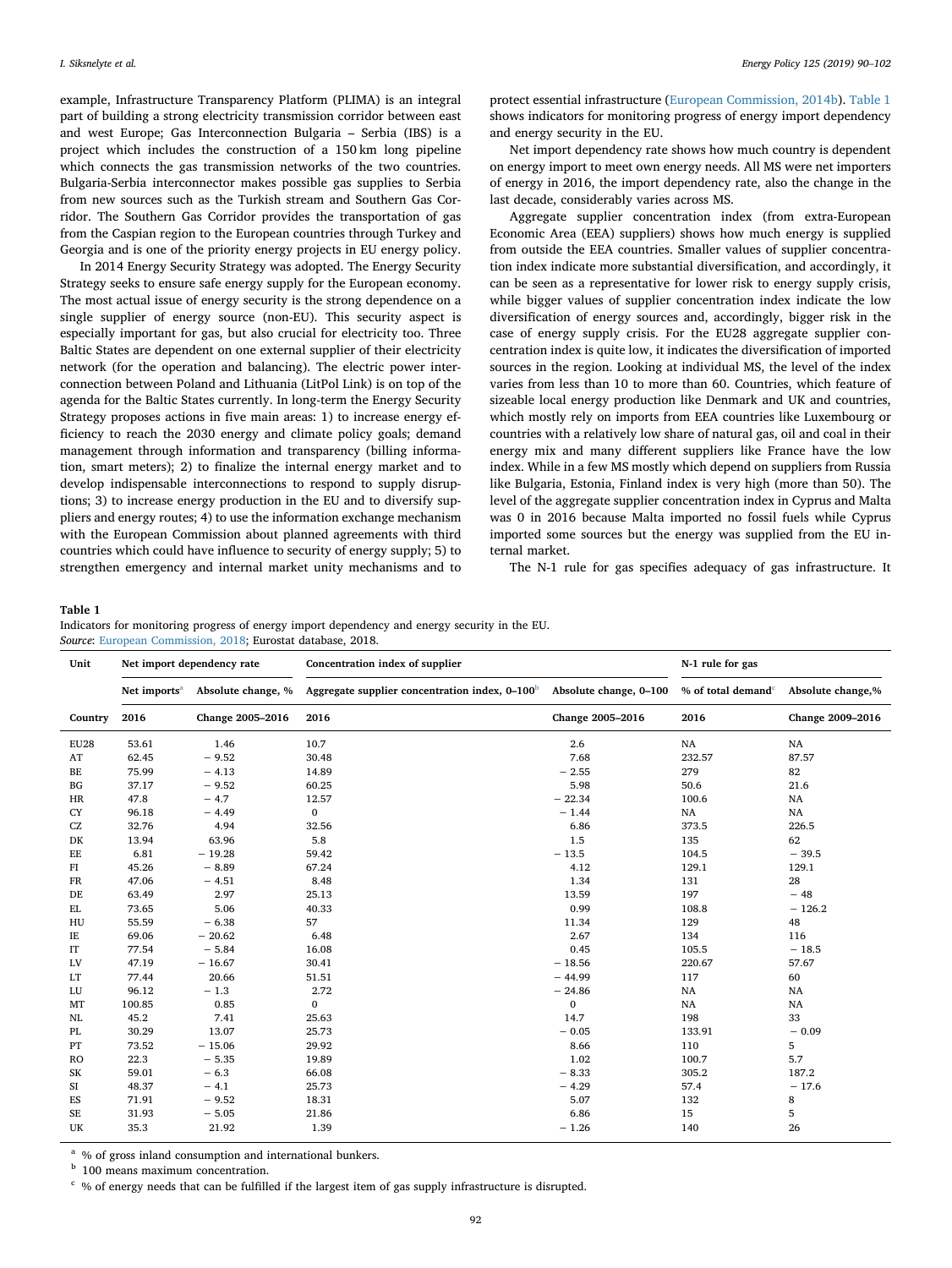indicates the ability of gas infrastructure to satisfy the total gas needs in the event of a disruption of the single largest gas infrastructure item during days of exceptionally high demand (e.g. freezing days). It is expressed as the percentage of total demand that can be satisfied with the remaining gas infrastructure. From all energy sources, natural gas is the one which generates most concern about the security of supply ([European Commission, 2017a](#page-11-13)). Based on the security of gas supply requirements all MS have to guarantee / to solve the situation if the single most substantial gas infrastructure fails, the capacity of the still existing infrastructure can satisfy total energy needs. This condition is met if indicator reaches at least 100%. In 2016 only few MS had the indicator value of less than 100%: Bulgaria, Slovenia, Sweden and Luxembourg (latest data of Luxembourg available only in 2015, where the indicator was 78,1%).

*Meet goals for reducing GHG emissions and protect the environment.* The main cause of carbon dioxide released into the atmosphere are the fossil fuel combustion and the energy sector is the main contributor to GHG emissions in Europe and the BSR as well. The increase of use of RES and energy efficiency are the main ways to achieve GHG emission reduction in energy combustion sector. The EU is seeking to implement to get at least 20% of its final energy consumption from RES by 2020, and at least 27% by 2030. The Renewable Energy Directive (2009/28/ EC) sets national targets for all MS, taking into account their different starting points. EU MS are free to determine how they support RES, so long as they comply with the rules of the EU energy market. The most widespread support mechanism for RES in electricity sector have been feed-in tariffs, competitive auctions and feed-in premiums. [Table 2](#page-3-0) shows indicators for monitoring progress of energy efficiency and decarbonisation of the economy in the EU.

To reduce GHG emissions is another principal objective of the EU

energy policy. The EU has set ambitious objectives to decarbonise its economy and cut GHG emissions at least 80% by 2050. Scientific studies show that reaching such reductions requires enormous structural changes to energy systems [\(OECD/IEA, IRENA, 2017; Spencer et al.,](#page-11-14) [2015; Bataille et al., 2016; Spencer et al., 2017\)](#page-11-14). Now the mid-term target is to reduce GHG emissions by at least 20% compared to 1990 levels by 2020 is reached. The critical policy tools to achieve the GHG target are the EU Emissions Trading System and the Effort Sharing Decision. By 2015, the EU cut GHG emissions by 22% compared with 1990 level ([Eurostat, 2018\)](#page-11-8). In 2016, the European Commission presented a new package The Clean Energy For All Europeans [\(European](#page-11-15) [Commission, 2016a](#page-11-15)) of measures with the goal of providing the stable legislative framework, which includes fully updated model-based energy scenarios involving deep emission reductions and legislative action to foster energy transition to 2030.

The EU has set energy efficiency target and has adopted various measures improving energy savings in the EU, such as: to reduce national energy sales 1.5% each year; buildings owned by governments should be renovated in energy efficient way not less than 3% each year; mandatory energy efficiency certificates of buildings; energy efficiency standards and labelling for products; each EU MS must prepare action plan for energy efficiency each 3 years; development of smart meters for electricity and gas; large companies carry out energy consumption audit each 4 years; secure consumers rights to have free access to information; the European Commission has announced recommendations for improving practice in energy savings. In 2016 the European Commission proposed an update to the Energy Efficiency Directive (2016/0376 (COD)), which include 30% energy savings target for 2030, and measures to ensure and to monitor progress [\(European](#page-11-16) [Commission, 2016b\)](#page-11-16).

#### <span id="page-3-0"></span>**Table 2**

Indicators for monitoring progress of decarbonisation of the EU economy. *Source*: [European Commission, 2018.](#page-11-12)

| Unit             |         | Primary energy consumption                 |         | Final energy consumption                   | <b>GHG</b> emissions reductions   |                                                                       | Renewable energy share |                                        |
|------------------|---------|--------------------------------------------|---------|--------------------------------------------|-----------------------------------|-----------------------------------------------------------------------|------------------------|----------------------------------------|
| Country          |         | 2016, Mtoe Absolute change<br>2005-2016, % |         | 2016, Mtoe Absolute change<br>2005-2016, % | Relative change<br>1990 & 2016, % | Gap between GHG<br>projections and 2020 target <sup>a</sup> ,<br>$\%$ | 2016, %                | Gap to 2020<br>target <sup>b</sup> , % |
| <b>EU28</b>      | 1542.74 | $-9.95$                                    | 1107.66 | $-7.13$                                    | $-22.62$                          | $-6.77$                                                               | 17.04                  | 2.96                                   |
| AT               | 31.84   | $-1.52$                                    | 28.13   | 1.33                                       | 2.34                              | 2.45                                                                  | 33.49                  | 0.51                                   |
| BE               | 48.99   | $-4.56$                                    | 36.33   | $-0.68$                                    | $-17.74$                          | 3.48                                                                  | 8.65                   | 4.35                                   |
| BG               | 17.63   | $-6.73$                                    | 9.66    | $-5.13$                                    | $-43.53$                          | $-21.71$                                                              | 18.81                  | $-2.81$                                |
| HR               | 8.07    | $-11.40$                                   | 6.64    | $-8.26$                                    | $-27.55$                          | $-23.50$                                                              | 28.22                  | $-8.22$                                |
| ${\bf C}{\bf Y}$ | 2.40    | $-2.55$                                    | 1.76    | $-4.09$                                    | 50.91                             | $-9.49$                                                               | 9.35                   | 3.65                                   |
| CZ               | 39.94   | $-5.97$                                    | 24.75   | $-6.00$                                    | $-36.21$                          | $-8.52$                                                               | 14.89                  | $-1.89$                                |
| DK               | 17.17   | $-10.75$                                   | 14.45   | $-6.77$                                    | $-27.41$                          | $-2.31$                                                               | 32.18                  | $-2.18$                                |
| EE               | 6.13    | 13.81                                      | 2.82    | $-2.08$                                    | $-52.20$                          | $-0.28$                                                               | 28.81                  | $-3.81$                                |
| FI               | 33.06   | $-0.88$                                    | 25.25   | 0.25                                       | $-15.99$                          | 0.75                                                                  | 38.70                  | $-0.70$                                |
| FR               | 235.40  | $-9.53$                                    | 147.16  | $-8.46$                                    | $-13.52$                          | $-6.09$                                                               | 15.98                  | 7.02                                   |
| DE               | 295.84  | $-6.75$                                    | 216.45  | $-0.92$                                    | $-26.36$                          | 3.26                                                                  | 14.82                  | 3.18                                   |
| EL.              | 23.55   | $-23.17$                                   | 16.69   | $-20.35$                                   | $-9.03$                           | $-17.78$                                                              | 15.21                  | 2.79                                   |
| HU               | 23.86   | $-8.04$                                    | 17.87   | $-4.71$                                    | $-34.21$                          | $-28.55$                                                              | 14.19                  | $-1.19$                                |
| IE               | 14.58   | $-1.00$                                    | 11.61   | $-8.18$                                    | 13.38                             | 16.96                                                                 | 9.49                   | 6.51                                   |
| IT               | 148.44  | $-18.20$                                   | 115.93  | $-15.47$                                   | $-15.19$                          | $-8.47$                                                               | 17.41                  | $-0.41$                                |
| LV               | 4.29    | $-4.61$                                    | 3.82    | $-4.93$                                    | $-56.69$                          | $-9.18$                                                               | 37.16                  | 2.84                                   |
| LT               | 5.99    | $-24.93$                                   | 5.11    | 9.36                                       | $-59.91$                          | $-12.59$                                                              | 25.58                  | $-2.58$                                |
| LU               | 4.16    | $-12.76$                                   | 4.04    | $-9.74$                                    | $-12.98$                          | 2.61                                                                  | 5.44                   | 5.56                                   |
| MT               | 0.72    | $-21.72$                                   | 0.58    | 25.86                                      | $-11.40$                          | 11.46                                                                 | 6.05                   | 3.95                                   |
| NL               | 64.85   | $-5.77$                                    | 49.52   | $-8.26$                                    | $-7.84$                           | $-10.02$                                                              | 5.97                   | 8.03                                   |
| PL               | 94.32   | 7.61                                       | 66.65   | 13.99                                      | $-16.10$                          | $-8.39$                                                               | 11.29                  | 3.71                                   |
| ${\bf PT}$       | 22.12   | $-11.14$                                   | 16.11   | $-15.25$                                   | 13.94                             | $-17.62$                                                              | 28.50                  | 2.50                                   |
| <b>RO</b>        | 31.26   | $-14.92$                                   | 22.28   | $-9.85$                                    | $-53.88$                          | $-17.60$                                                              | 25.03                  | $-1.03$                                |
| SK               | 15.53   | $-12.49$                                   | 10.42   | $-9.89$                                    | $-44.78$                          | $-25.24$                                                              | 11.99                  | 2.01                                   |
| SI               | 6.67    | $-4.95$                                    | 4.88    | $-0.43$                                    | $-5.63$                           | $-13.33$                                                              | 21.29                  | 3.71                                   |
| ES               | 117.24  | $-13.72$                                   | 82.50   | $-15.62$                                   | 15.68                             | $-9.88$                                                               | 17.26                  | 2.74                                   |
| <b>SE</b>        | 47.05   | $-3.44$                                    | 32.58   | $-3.23$                                    | $-23.54$                          | $-14.78$                                                              | 53.82                  | $-4.82$                                |
| UK               | 181.66  | $-18.47$                                   | 133.69  | $-12.48$                                   | $-37.37$                          | $-9.93$                                                               | 9.28                   | 5.72                                   |

<span id="page-3-1"></span><sup>a</sup> % of 2005 base year emissions.

<span id="page-3-2"></span> $<sup>b</sup>$  data > 0 means exceeded goal.</sup>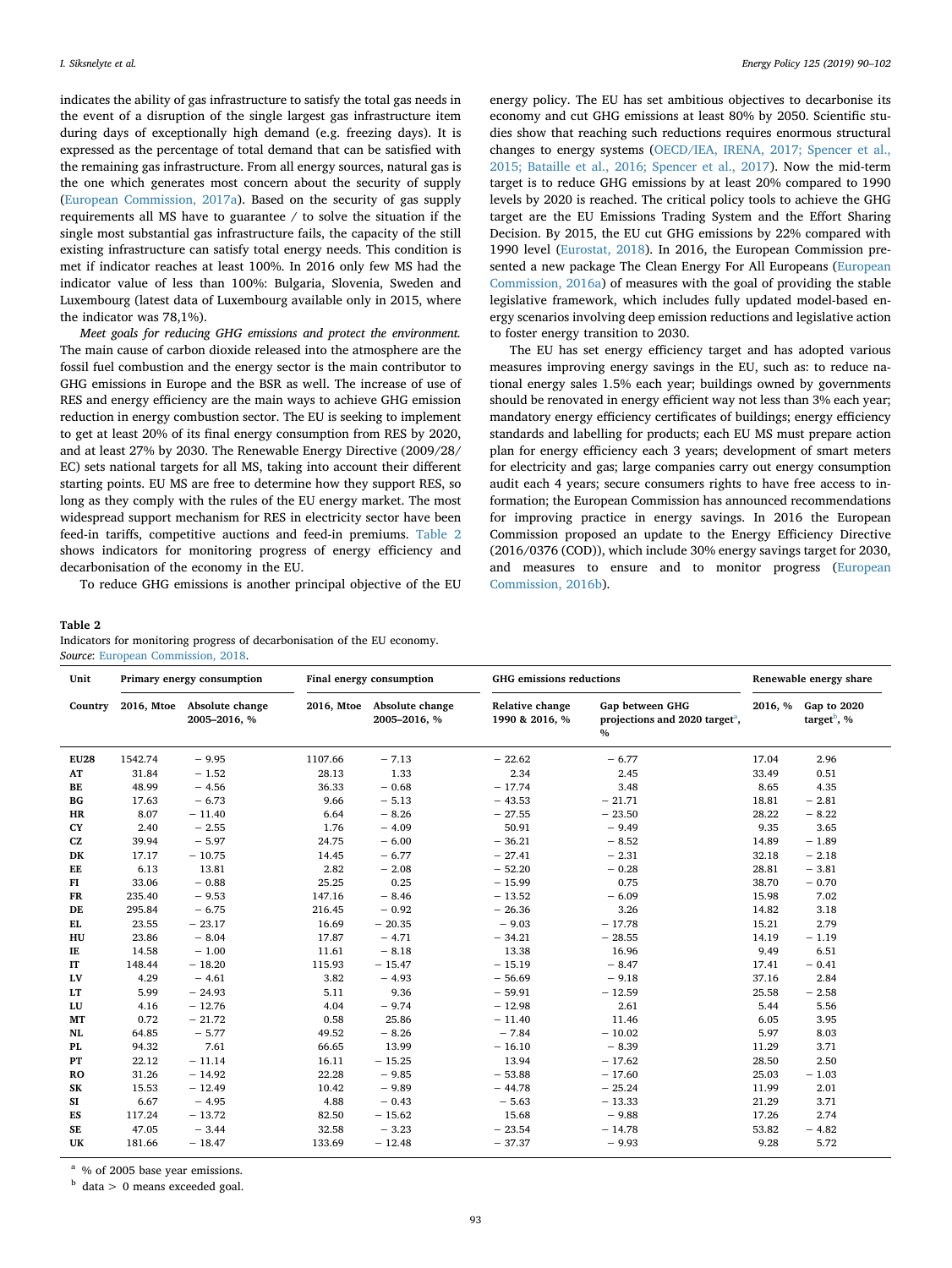#### *2.2. The EU energy policy implementation in the BSR*

The EU MS involved in the Baltic Sea Region (BSR) are Denmark, Finland, Germany, Poland Sweden and the Baltic States countries (85 million people - 17% of EU population) and the EU neighbouring countries such as Russia, Norway. The EU Strategy for the Baltic Sea Region (EUSBSR) is the first macro-regional strategy in Europe. The EUSBSR was approved in 2009, and it is an agreement between the MS of the EU and the European Commission to support cooperation between the countries bordering the Baltic Sea to meet the common challenges and to benefit from the same opportunities facing the region. The EUSBSR contains a strong focus on energy and climate. The Strategy contains three pillars: save the sea, increase prosperity and connect the region. Targets and indicators of the Strategy are entirely in line with and contribute to the objectives of Europe 2020 Strategy ([European Commission, 2017b](#page-11-17)). The implementation of the EUSBSR takes place in joint MS projects and processes. The projects and processes demonstrating the progress of the EUSBSR are called Flagships. Under the policy area of energy there are two types of projects that seek to connect the region (infrastructure, internal market, security of supply, synchronisation), to improve the efficiency of energy markets, and increase prosperity (increase the use of RES, promote energy savings).

Building on the lessons learnt and experience from the EUSBSR other strategies to boost the regional development was proposed: of the Danube Region in 2010, the Adriatic and Ionian region in 2014, the Alpine Region in 2015.

Launched in 2009, the Baltic Energy Market Interconnection Plan (BEMIP) forms part of the EUSBSR. Based on the principles of sustainability, competitiveness and security, the BEMIP upholds the critical objectives proposed by the Energy Union – security of supply (i.e. diversification of supply routes), market integration (removal of technical/regulatory barriers), energy efficiency, decarbonisation, and research and innovation. The BEMIP coordinates the projects involving all BSR countries for the gas and electricity internal market, electricity interconnections between countries, new electricity generation capacity development and diversification of gas supplier's development.

Connecting the power systems of Estonia, Latvia and Lithuania to the EU internal market is one of the critical priorities of the BEMIP. The European Energy Security Strategy (EESS) involves more than 30 energy infrastructure projects which are very important to ensure energy security in the EU and 12 of them are located in the BEMIP region: 5 electricity projects and 7 gas projects [\(European Commission, 2014c](#page-11-18)). Some of these projects today have already been completed (e.g. LNG vessel in Klaipeda), some are in progress (e.g. synchronisation of the Baltic States with the continental European networks).

There are more than 2000 inhabited islands in the EU, and many of them depend on fossil fuel imports, although they have access to renewable sources of energy, such as solar, wind and wave energy. In 2017 the European Commission, together with 14 EU countries, where 5 of them are BSR countries (Denmark, Estonia, Finland, Germany and Sweden) signed a political declaration to launch the new Clean Energy for EU Islands initiative. The initiative is as part of the Clean Energy for All Europeans package of proposals in 2016.

Under the Effort Sharing Decision, MS are required to limit their GHG emissions. The target for each MS was approved by the EU Climate Change Committee in 2012. Increase use of RES and improvement in energy efficiency are the main ways to achieve GHG emission reduction targets for BSR countries. The Renewable Energy Directive (2009/28/ EC) specifies national renewable energy targets for each MS. Each EU country has different energy resources and specific energy market. In addition to reaching the EU's energy savings target by 2020 and for 2030, each EU MS have set their own energy savings targets, this is required in the Energy Efficiency Directive (2012/27/EU).

In [Table 3](#page-4-0) the national energy targets and their implementation in the BSR countries, based on the EU policy targets are presented.

<span id="page-4-0"></span>

| Source: Eurostat database, 2018. |       |                                          |         | National energy targets and their implementation in the BSR countries, based on the EU policy targets, 2015. |                |                           |                           |                                                                                           |                                                      |                                       |                                      |               |                                       |
|----------------------------------|-------|------------------------------------------|---------|--------------------------------------------------------------------------------------------------------------|----------------|---------------------------|---------------------------|-------------------------------------------------------------------------------------------|------------------------------------------------------|---------------------------------------|--------------------------------------|---------------|---------------------------------------|
|                                  |       | BSR countries Reduction of GHG emissions |         |                                                                                                              |                | Increase the share of RES |                           | Increase in energy efficiency                                                             |                                                      |                                       |                                      |               |                                       |
|                                  |       |                                          |         | Target, % Target, Mtoe 2015, Mtoe Progress (+/-),<br>Mtoe                                                    | Target, %<br>I |                           | 2015, % Implementation, % | Primary energy<br>Target, Mtoe                                                            |                                                      | 2015, Mtoe Progress $(+/-)$ ,<br>Mtoe | Final energy Target,<br>Mtoe         |               | 2015, Mtoe Progress $(+/-)$ ,<br>Mtoe |
| <b>EU28</b>                      | $-20$ | 2618.17                                  | 2519.23 | 98.94                                                                                                        | ನ              | 17                        |                           | 1483                                                                                      | 1529.6                                               |                                       | 1086                                 | 1082.2        |                                       |
|                                  | ຊ     | 32.06                                    | 32.52   | $-0.46$                                                                                                      | ಜ              | 51                        | 85<br>103                 | $17.4$<br>$6.5$<br>$276.6$<br>$6.5$<br>$6.5$<br>$6.5$<br>$6.5$<br>$6.5$<br>$6.5$<br>$6.5$ | $16.3$<br>$6.2$<br>$29.3$<br>$7.3$<br>$7.3$<br>$8.3$ |                                       |                                      | 13.9          | 8<br>8 10 0 10 10 10<br>8 10 10 10 10 |
| 띪                                |       | 6.02                                     | 6.14    | $-0.12$                                                                                                      | R              | 29                        |                           |                                                                                           |                                                      |                                       | $14.4$<br>$2.8$<br>$2.5$<br>$19.3$   | $2.8$<br>24.2 |                                       |
|                                  |       | 28.36                                    | 29.89   | $-1.53$                                                                                                      | ္က             |                           | 1988                      |                                                                                           |                                                      |                                       |                                      |               |                                       |
|                                  | $-14$ | 110.91                                   | 444.08  | 33.17                                                                                                        | $\frac{8}{11}$ |                           |                           |                                                                                           |                                                      |                                       |                                      | 212.1         |                                       |
|                                  | 17    | 9.99                                     | 9.01    | 0.98                                                                                                         | $\hat{a}$      |                           |                           |                                                                                           |                                                      |                                       | $4.\overline{3}$<br>$4.\overline{3}$ | $3.8$<br>4.9  |                                       |
| 5                                | 15    | 15.24                                    | 13.25   | 1.99                                                                                                         | ನ              | 85882                     | 113                       |                                                                                           |                                                      | $\frac{1.1}{0.7}$                     |                                      |               | $-0.3$<br>$-1.5$                      |
|                                  |       | 205.18                                   | 186.77  | 18.41                                                                                                        | 음              |                           | 80                        |                                                                                           | $\infty$                                             |                                       | $71.6$<br>30.3                       | 62.3          |                                       |
| 55                               | $-17$ | 36.08                                    | 33.90   | 2.18                                                                                                         | $\frac{a}{2}$  | 54                        | $\overline{10}$           | 43.4                                                                                      | 43.7                                                 | $-0.3$                                |                                      | 31.8          |                                       |
|                                  |       |                                          |         |                                                                                                              |                |                           |                           |                                                                                           |                                                      |                                       |                                      |               |                                       |

94

**Table 3**

 $\overline{1}$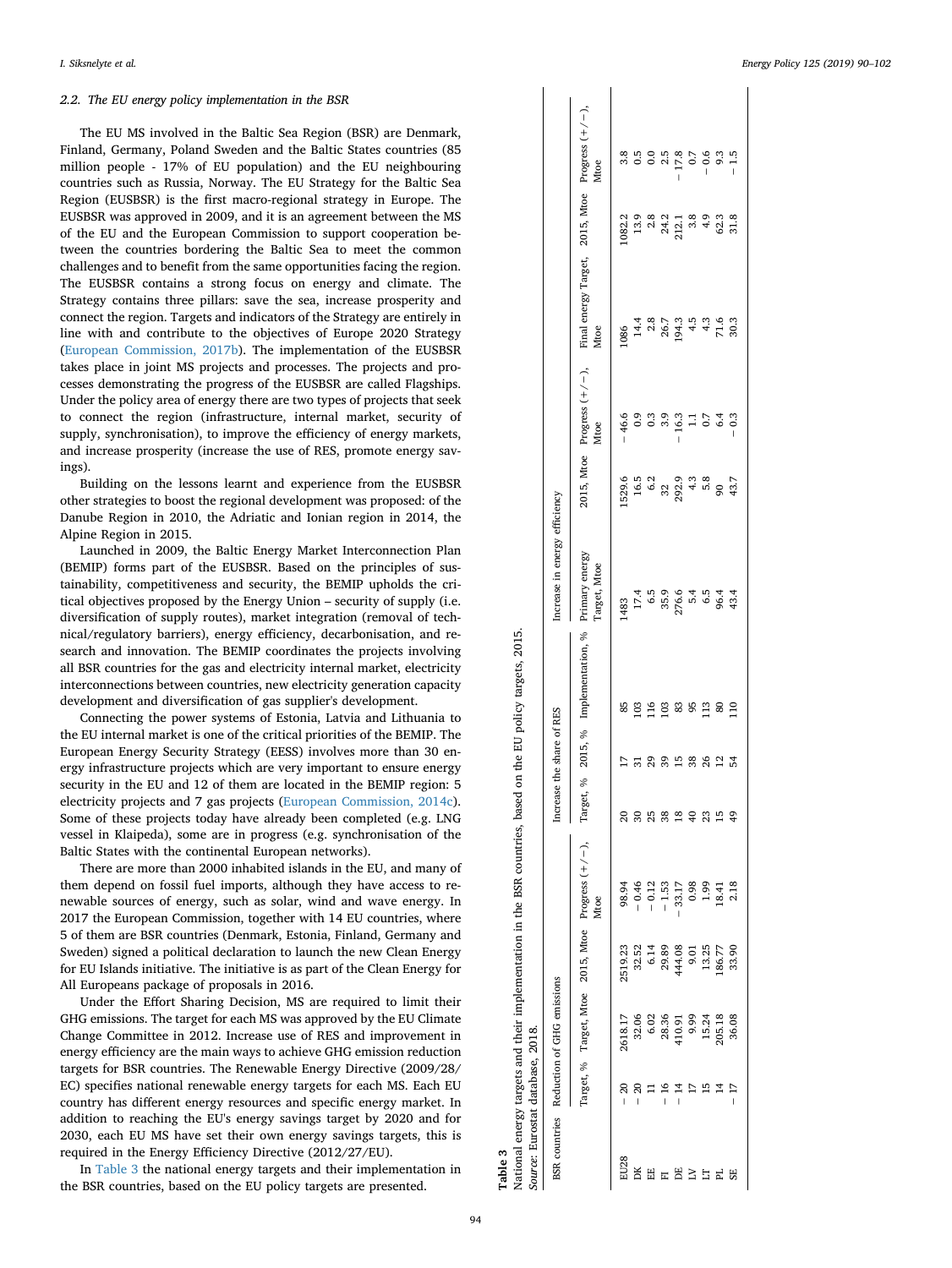The Eurostat (The Statistical Office of the European Communities) has the responsibility to give statistical information to European institutions, by favouring the harmonisation of statistical methods across MS. Latest available data highlight that the portion of RES grew significantly in many MS. Among the BSR countries, five countries of eight have already reached their 2020 target (Denmark, Estonia, Finland, Lithuania and Sweden) in 2015. However, it does not mean that these countries have a higher value in the share of RESs, because targets vary, to reflect countries' different situation and ability to increase it ([Table 3](#page-4-0)).

Regarding reducing GHG emissions half of BSR countries have reached 2020 target (Lithuania, Latvia, Poland and Sweden). However, it's necessary to be noted, that the target for Lithuania, Latvia and Poland compared to 1990 level was respectively 17%, 15% and 14% bigger than 1990 level. Targets of energy efficiency are fulfilled by Denmark, Estonia, Finland, Latvia and Poland in 2015. In the next paragraph of the paper sustainable energy development indicators are selected, and comparative assessment of achievements in sustainable energy development of BSR countries, based on multi-criteria assessment tool is presented in the period 2008–2015.

## **3. Comparative assessment of sustainable energy development in BSR countries**

## *3.1. Sustainable energy development indicators for comparative assessment according to the EU energy policy priorities*

There has been an enormous amount of initiatives in the past three decades to assess sustainable energy development [\(Iddrisu and](#page-11-19) [Bhattacharyya, 2015; Hirschberg et al., 2007; World Economic Forum,](#page-11-19) [2015; RSC project, 2016; OECD, 2013a; OECD, 2013b; Eurostat, 2018;](#page-11-19) [OECD, 2004; OECD, 2013a; OECD, 2013b; OECD/NEA, 2002; Brown](#page-11-19) [and Sovacool, 2007; Burgherr et al., 2005; Streimikiene and Sivickas,](#page-11-19) [2008; Zelazna and Golebiowska, 2015; Streimikiene and Siksnelyte,](#page-11-19) [2016; Streimikiene et al., 2018; Sartori et al., 2017](#page-11-19) and others), both at an international and national level. The indicators are taken together and in context, allowing for specific characteristics between countries, give a pretty comprehensive picture of a country's energy system. When indicators change over time, they are characteristics of progress and policy implementation level. These indicators guide policymakers to evaluate the effectiveness of the support mechanisms, to assess progress and helps to guide decisions on investments in the energy sector, and pollution control.

International Atomic Energy Agency (IAEA) with United Nations Department of Economic and Social Affairs (UNDESA), the International Energy Agency (IEA), the European Environment Agency (EEA) and Eurostat introduced a set of sustainable development indicators in the energy sector. There are 30 indicators, which are classified into economic, social and environmental dimensions. These dimensions are grouped into 7 themes and 19 sub-themes. There are indicators, which could be classified in more than one dimension, theme, sub-theme, given the numerous interlinkages among indicators ([IAEA, 2005](#page-11-20)). [Table 4](#page-5-0) presents the structure of Energy Indicators for Sustainable Development (EISD).

The indicators in this research were selected based on the availability and reliability of data and seeking to define sustainable energy development goals according to EU energy policy priorities. [Table 5](#page-6-0) provides a summary of the indicator set used in this research.

The implementation level of the target has been selected to reflect countries' different situation and ability to achieve the sustainable energy goals. 4 environmental indicators define implementation level of the EU energy policy priorities (reduce GHG emissions, increase the portion of RES, increase in energy savings). Also, there are involved 5 economic indicators for monitoring progress of energy security in the EU, which is an issue of sustainable energy development in the region and a part of energy policy in the EU: net import independence (it is an

<span id="page-5-0"></span>

| Table 4 |                        |  |
|---------|------------------------|--|
|         | The structure of EISD. |  |

| Source: IAEA, 2005. |  |  |
|---------------------|--|--|
|                     |  |  |

| SOCIAL.                                                                                 | <b>ECONOMIC</b>                                                                                                                                                      | <b>ENVIRONMENTAL</b>                                                                                                 |
|-----------------------------------------------------------------------------------------|----------------------------------------------------------------------------------------------------------------------------------------------------------------------|----------------------------------------------------------------------------------------------------------------------|
| Equity                                                                                  | Use and Production<br>Patterns                                                                                                                                       | Atmosphere                                                                                                           |
| $\bullet$ Energy<br>accessibility<br>$\bullet$ Energy<br>affordability<br>• Disparities | • Overall energy use<br>• Overall energy<br>productivity<br>• The efficiency of<br>energy supply                                                                     | • Climate Change<br>• Air Quality                                                                                    |
| Health<br>• Safety                                                                      | • Energy production<br>$\bullet$ End-Use<br>• Diversification of<br>energy (Fuel Mix)<br>• Energy prices<br>Security<br>• Import of energy<br>• Strategic fuel stock | Water<br>• Water Quality<br>Land<br>• Soil Quality<br>$\bullet$ Forest<br>• Solid Waste Generation<br>and Management |

inverse of net import dependency), supplier concentration and main entities market share. 5 social indicators were selected to reflect on critical social issues of sustainable energy development.

[Table 6](#page-6-1) presents achievements in sustainable energy development in BSR countries in 2008:

[Table 7](#page-7-0) presents achievements in sustainable energy development in BSR countries in 2015.

#### *3.2. Multi-criteria assessment tool*

The applied method is governed by the synthesis of the neutrosophic sets ([Smarandache, 1999\)](#page-12-4) and traditional MULTIMOORA approach proposed by [Brauers and Zavadskas \(2010\)](#page-11-21). In the beginning, the aggregated decision matrix *X* is constructed as it is usually done in the multicriteria decision making framework. The  $x_{ij}$  elements correspond to  $i^{th}$  criteria of  $j^{th}$  alternative. Therefore, this matrix is constructed as follows:

$$
X = \begin{bmatrix} x_{11} \cdots x_{1m} \\ x_{n1} \cdots x_{nm} \end{bmatrix} \tag{1}
$$

At the beginning of the neutrosophic MULTIMOORA method is need to compose the ratio system. In the first step, by vector normalisation approach is applied for the normalisation of the aggregated decision matrix:

$$
X^* = \frac{x_{ij}}{\sqrt{\sum_{i=1}^m x_{ij}^2}}
$$
 (2)

After normalisation, At the neutrosophication step, the crisp values of the decision matrix are converted into single-valued neutrosophic members by the transformation rules, which are presented at [Zavadskas](#page-12-2) [et al. \(2017\)](#page-12-2).

By this step, the aggregated decision matrix is presented in the neutrosophic form. Therefore, the first objective of neutrosophic aggregative MULTIMOORA approach will have the following expression:

$$
Q_j = \sum_{i=1}^{g} w_i (x_n^*)_{ij} + \left(\sum_{i=g+1}^{n} w_i (x_n^*)_{ij}\right)^c
$$
 (3)

where *g* elements are expressing the members of the maximised criteria, and *n-g* components correspond to the minimised criteria. Traditionally, single-valued neutrosophic members have the following structure:

$$
(x_n^*)_1 = (t_{n1}, \, i_{n1}, \, f_{n1}) \tag{4}
$$

The details of the structure are provided in an original paper by [Peng et al. \(2014\)](#page-12-5). The details concerning the operations over singlevalued neutrosophic numbers are referred to [Zavadskas et al. \(2017\).](#page-12-2)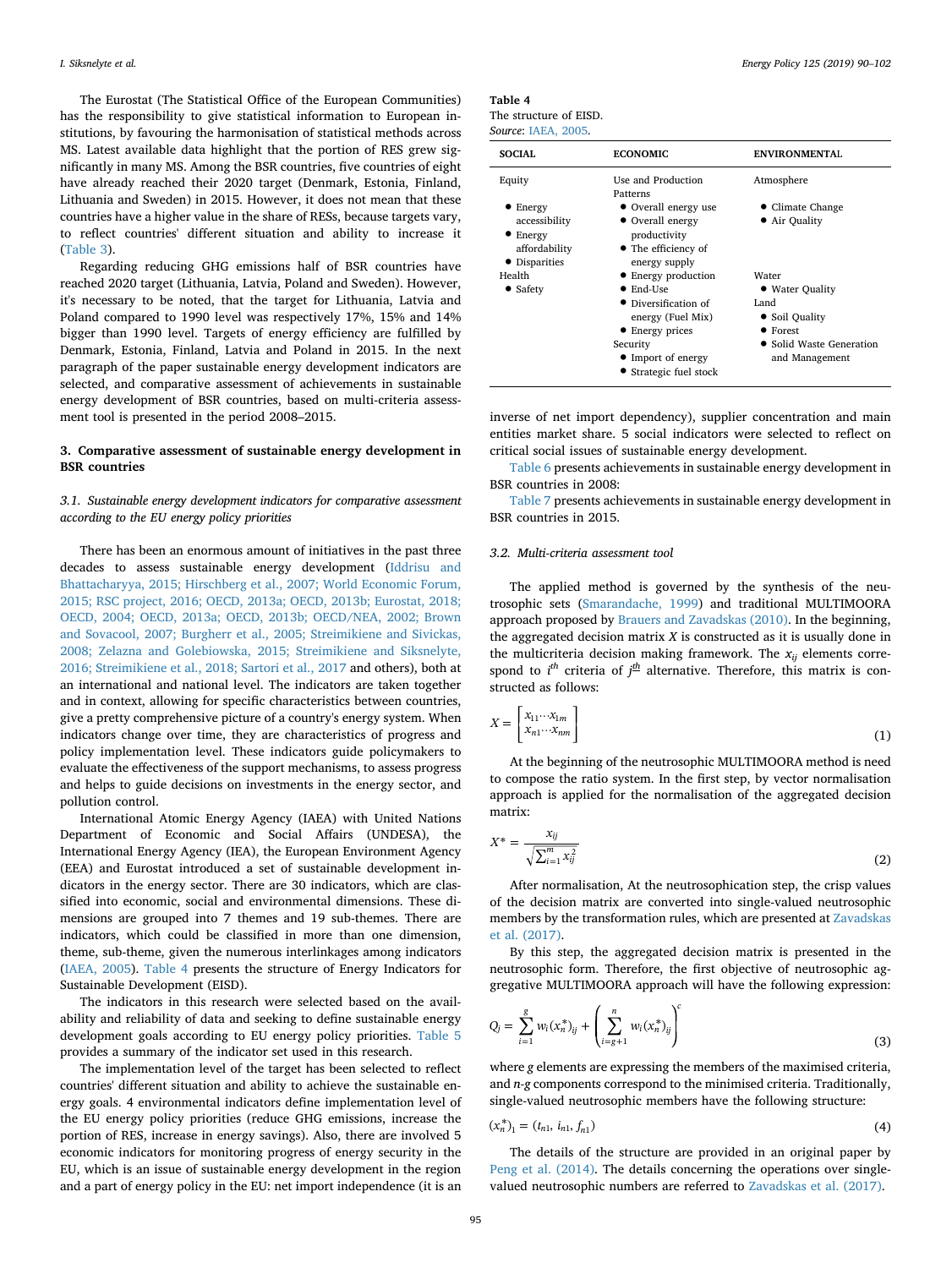#### <span id="page-6-0"></span>**Table 5**

Set of the EISD for BSR countries assessment.

| Impact area                      |                 | Code Indicator                                                | <b>Units of measurement</b>                                                |        | Target value Significance |
|----------------------------------|-----------------|---------------------------------------------------------------|----------------------------------------------------------------------------|--------|---------------------------|
| Economic indicators $(1/3)$      |                 |                                                               |                                                                            |        |                           |
| Use and Production Patterns      | EC1             | Overall use                                                   | Energy per Capita - kg/cap                                                 |        | 1/7                       |
|                                  | EC <sub>2</sub> | Energy productivity                                           | Total primary energy use/ unit of GDP                                      |        | 1/7                       |
|                                  | EC <sub>3</sub> | Energy intensity                                              | Primary energy intensity - toe/M€'10 7                                     |        | 1/7                       |
|                                  | EC <sub>4</sub> | Supply efficiency                                             | Distribution losses, % of generated energy                                 |        | 1/7                       |
| Security                         | EC <sub>5</sub> | Energy independence                                           | Import independency - %                                                    | $^{+}$ | 1/7                       |
|                                  | EC <sub>6</sub> | Supplier concentration: electricity                           | Cumulative market share generation, Main entities - %                      |        | 1/7                       |
|                                  | EC7             | Supplier concentration: gas                                   | Cumulative market share, Main entities - %                                 |        | 1/7                       |
| Σ                                |                 |                                                               |                                                                            |        | 1.00                      |
| Environmental indicators $(1/3)$ |                 |                                                               |                                                                            |        |                           |
| Atmosphere                       | EN1             | Reduce GHG emissions, in ESD sectors                          | Target implementation, %                                                   | $+$    | 1/5                       |
|                                  | EN <sub>2</sub> | Increase the share of RES in final energy<br>consumption      | Target implementation, %                                                   |        | 1/5                       |
|                                  | EN3             | Increase in energy efficiency, consumption:<br>primary energy | Target implementation, %                                                   | $^{+}$ | 1/5                       |
|                                  | EN4             | Increase in energy efficiency, consumption: final<br>energy   | Target implementation, %                                                   | $^{+}$ | 1/5                       |
| Land                             | EN <sub>5</sub> | Energy consumption (waste (non-RES))                          | % of gross inland consumption                                              | $^{+}$ | 1/5                       |
| Σ                                |                 |                                                               |                                                                            |        | 1.00                      |
| Social indicators (1/3)          |                 |                                                               |                                                                            |        |                           |
| Equity                           | SO <sub>1</sub> | Affordability of electricity: households                      | Price, EUR                                                                 |        | 1/5                       |
|                                  | SO <sub>2</sub> | Affordability of gas: households                              | Price, EUR                                                                 |        | 1/5                       |
|                                  | SO <sub>3</sub> | Opportunity to choose: gas                                    | Electricity retailers to final consumers $-Nr$ , the base year $+$<br>2005 |        | 1/5                       |
|                                  | SO <sub>4</sub> | Opportunity to choose: electricity                            | Gas retailers to final Consumers -Nr, the base year $2005 +$               |        | 1/5                       |
| Health                           | SO <sub>5</sub> | CO2 per capita - kg CO2/cap                                   | CO2 per capita - kg CO2/cap                                                |        | 1/5                       |
| Σ                                |                 |                                                               |                                                                            |        | 1.00                      |

<span id="page-6-1"></span>

The EISD in BSR countries, 2008.

|                 | DK      | DE       | EE           | LV      | LT           | PL       | F1       | <b>SE</b>   |
|-----------------|---------|----------|--------------|---------|--------------|----------|----------|-------------|
| EC1             | 3 593.6 | 4 101.2  | 4 4 4 1 .0   | 2 141.6 | 2888.3       | 2 5 68.3 | 6 787.7  | 5 3 6 9 . 3 |
| EC <sub>2</sub> | 0.080   | 0.123    | 0.347        | 0.188   | 0.249        | 0.253    | 0.179    | 0.133       |
| EC <sub>3</sub> | 77.346  | 119.8    | 339.8        | 212.0   | 251.8        | 273.1    | 175.3    | 127.9       |
| EC4             | 5.115   | 1.910    | 5.838        | 3.997   | 4593         | 2.952    | 3.218    | 3.618       |
| EC <sub>5</sub> | 120.470 | 39.059   | 75.291       | 41.188  | 42.218       | 69.751   | 45.904   | 62.943      |
| EC6             | 78      | 72       | 96.5         | 93      | 87.6         | 45.9     | 63       | 80          |
| EC7             | 100     | 89       | 100          | 100     | 99.5         | 96.2     | 100      | 100         |
| EN1             | 78.135  | 86.489   | 92.691       | 109.409 | 114.108      | 107.432  | 85.338   | 88.83       |
| EN <sub>2</sub> | 62      | 47.778   | 75.6         | 74.5    | 77.391       | 51.333   | 82.368   | 92.449      |
| EN3             | 88.506  | 86.262   | 112.308      | 114.815 | 73.846       | 103.734  | 103.343  | 91.705      |
| EN4             | 92.361  | 88.008   | 89.286       | 106.667 | 81.395       | 112.849  | 103.745  | 93.069      |
| EN <sub>5</sub> | 2.266   | 0.985    | $\mathbf{0}$ | 0.107   | $\mathbf{0}$ | 0.246    | 0.322    | 0.88        |
| SO <sub>1</sub> | 0.264   | 0.215    | 0.081        | 0.084   | 0.086        | 0.126    | 0.122    | 0.17        |
| SO <sub>2</sub> | 0.096   | 0.064    | 0.034        | 0.031   | 0.033        | 0.042    | 0.033    | 0.093       |
| SO <sub>3</sub> | 3.2     |          | 1.304        |         | 1.2          | 1.018    |          | 0.857       |
| SO <sub>4</sub> | 0.514   |          | 0.925        |         | 1.143        | 0.517    | 1        | 0.926       |
| SO <sub>5</sub> | 9946.3  | 10,687.1 | 13,415.6     | 3871.6  | 4765.4       | 8630.6   | 11,408.8 | 5801.7      |

For the construction of the second objective, the deviation from the reference point applying Min-Max Norm of Tchebycheff is considered:

$$
\min_{j} \left( \max_{i} |D(r_i - w_i(x_n^*))_j) \right) \tag{5}
$$

The reference point can be expressed as follows:

$$
r_i = (1.0; 0.0; 0.0) \tag{6}
$$

for the case of the maximised criteria and in the case of the minimised criteria:

*ri* = (0.0; 1.0; 1.0) (7)

The following score function is applied to the relating the neutrosophic members as follows:

$$
S((x_n^*)_1) = \frac{3 + t_{n1} - 2i_{n1} - f_{n1}}{4}
$$
\n(8)

For the estimation of the distance between two single-valued neutrosophic members the following function is applied:

$$
D((x_n^*)_1, (x_n^*)_2) = \sqrt{\frac{1}{3}((t_{n1} - t_{n2})^2 + (i_{n1} - i_{n2})^2 + (f_{n1} - f_{n2})^2)}
$$
(9)

At the last step of the neutrosophic MULTIMOORA method, the third objective is constructed by Full Multiplicities form which includes maximised criteria as well as minimised ones expressed by the purely multiplicative utility function. In this case, the overall utility for each considered alternative can be expressed by the following equation:

$$
U_j = \frac{S \ (A_j)}{S \ (B_j)} \tag{10}
$$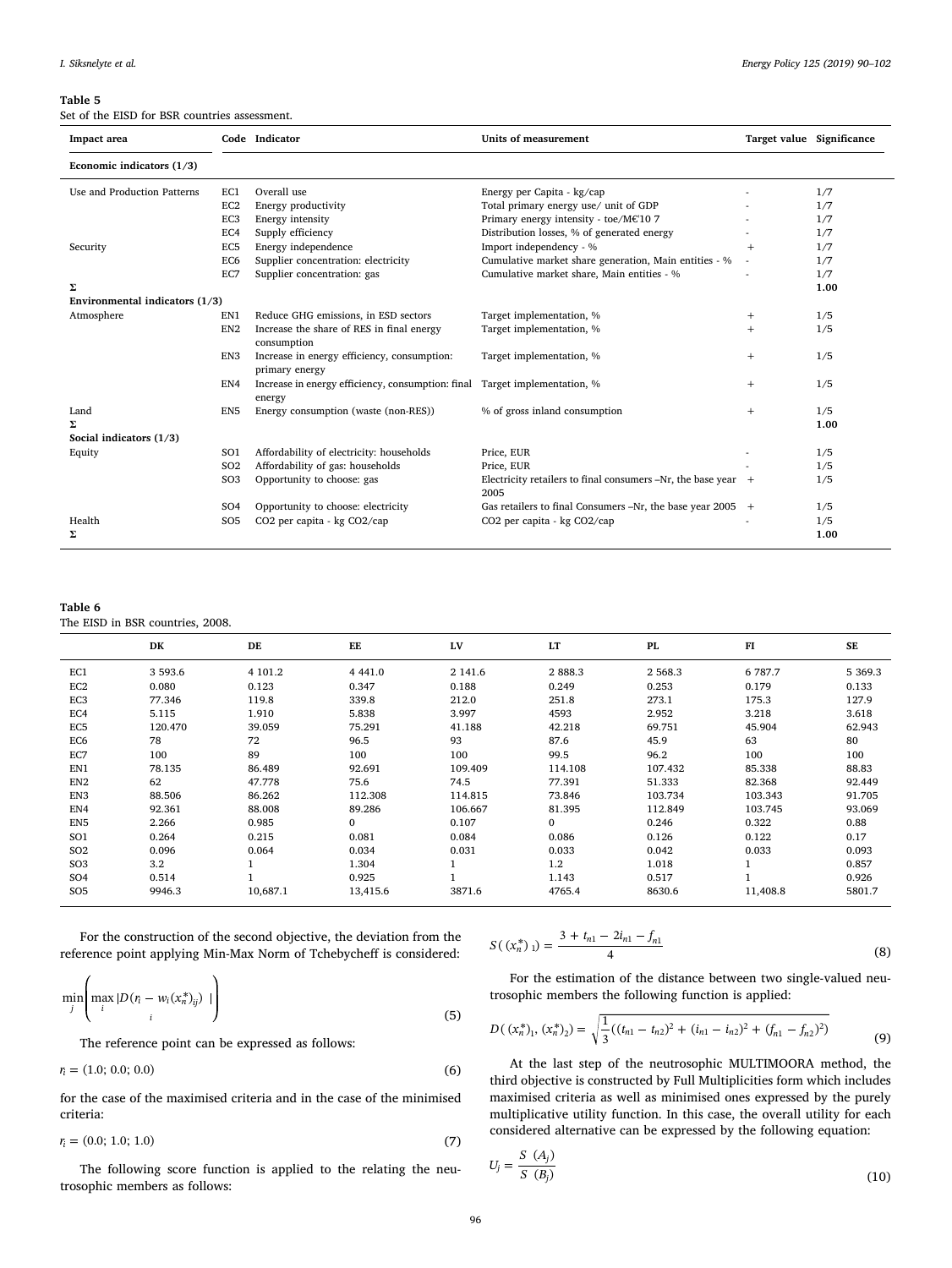#### <span id="page-7-0"></span>**Table 7** The EISD in BSR countries, 2015.

|                 | DK      | DE       | $\mathbf{EE}$ | LV      | LT      | PL.     | ${\rm FI}$ | <b>SE</b> |
|-----------------|---------|----------|---------------|---------|---------|---------|------------|-----------|
| EC1             | 2962.3  | 3869.6   | 4757.1        | 2205.3  | 2366.4  | 2511.1  | 6059.3     | 4665.2    |
| EC <sub>2</sub> | 0.061   | 0.097    | 0.304         | 0.175   | 0.155   | 0.209   | 0.152      | 0.098     |
| EC <sub>3</sub> | 64.125  | 105      | 352.4         | 201.4   | 172.3   | 214.4   | 170.8      | 107       |
| EC <sub>4</sub> | 5.514   | 1.801    | 4.702         | 3.274   | 3.861   | 2.469   | 2.717      | 2.374     |
| EC <sub>5</sub> | 86.875  | 38.088   | 92.619        | 48.845  | 21.562  | 70.696  | 53.182     | 69.886    |
| EC6             | 44      | 76       | 79.8          | 57.4    | 63.2    | 25.5    | 62.8       | 73.4      |
| EC7             | 100     | 80.3     | 100           | 100     | 93.1    | 82.5    | 100        | 100       |
| EN1             | 98.565  | 91.928   | 98.007        | 109.81  | 113.058 | 108.973 | 95.16      | 106.042   |
| EN <sub>2</sub> | 102.667 | 81.111   | 114.4         | 94      | 112.174 | 78.667  | 103.421    | 110       |
| EN <sub>3</sub> | 105.172 | 94.107   | 104.615       | 120.37  | 110.769 | 106.639 | 110.864    | 99.309    |
| EN4             | 103.472 | 90.839   | 100           | 115.556 | 86.047  | 112.989 | 109.363    | 95.05     |
| EN <sub>5</sub> | 2.547   | 1.353    | 1.071         | 1.256   | 0.333   | 0.548   | 0.721      | 1.37      |
| SO <sub>1</sub> | 0.307   | 0.295    | 0.13          | 0.164   | 0.126   | 0.144   | 0.155      | 0.185     |
| SO <sub>2</sub> | 0.08    | 0.068    | 0.046         | 0.05    | 0.042   | 0.05    | 0.054      | 0.113     |
| SO <sub>3</sub> | 3.4     | 1.351    | 0.913         | 4       | 0.8     | 1.544   | 0.767      |           |
| SO <sub>4</sub> | 0.7     | 1.318    | 1.15          |         | 2.429   | 0.506   |            | 0.967     |
| SO <sub>5</sub> | 6746.8  | 10,054.1 | 12,137.4      | 3817.9  | 4582.6  | 8222.8  | 8479.3     | 4 6 6 9.0 |

Here  $A_i$  and  $B_i$  components are calculated as:

$$
A_j = \prod_{i=1}^{g} w_i(x_n^*)_{ij}, B_j = \prod_{j=g+1}^{n} w_i(x_n^*)_{ij}
$$
\n(11)

The first component  $A_i$  symbolises the product of maximised criteria of j<sup>th</sup> alternative. In the same way, the second component  $B_j$  symbolises product of minimised criteria of the same alternative. All three objectives are finally summarised by the dominance theory [\(Brauers and](#page-11-22) [Zavadskas, 2011](#page-11-22)).

## *3.3. Multi-criteria assessment of BSR countries in achieving sustainable energy development goals*

The results of the first objective in neutrosophic MULTIMOORA method: neutrosophic ratio system for the countries are shown in [Tables 8 and 12.](#page-7-1)

The second objective of neutrosophic MULTIMOORA method: the neutrosophic reference point for the examined countries provides the results which are shown in [Tables 9 and 13](#page-7-2).

The third objective of neutrosophic MULTIMOORA method: neutrosophic full multiplicative form for the studied countries can be evaluated by the results of [Tables 10and 14.](#page-7-3)

The dominance theory was applied to obtain the overall evaluation by all neutrosophic MULTIMOORA approach objectives, and these results are presented in [Tables 11, 15.](#page-7-4)

In comparing BSR countries achievements in sustainable energy development Denmark and Latvia are the leading countries: in 2008, Denmark was ranked first, leaving Latvia in the second place ([Table 16](#page-8-0)). These two countries exchanged positions in 2015. Poland dropped in rank from the third to the sixth, Sweden from the fourth to the fifth, whereas Finland from the sixth to the seventh place during the period considered. Germany, which was the fifth in rank among the BSR countries in 2008, took the last place in 2015, while Lithuania and Estonia made the most significant progress during the period

## <span id="page-7-1"></span>**Table 8**

The neutrosophic ratio system objective for the examined countries, 2008.

| Rank           |
|----------------|
| 4              |
| 5              |
| 8              |
|                |
| $\overline{2}$ |
| 3              |
| 7              |
| 6              |
|                |

<span id="page-7-2"></span>

| ۰, |
|----|
|----|

The neutrosophic reference point objective for the countries, 2008.

|           | max $D(r_i - w_i(x_n^*)_{ij})$ | Rank    |
|-----------|--------------------------------|---------|
| DK        | 0.9865                         | $1 - 2$ |
| DE        | 0.9901                         | 3       |
| EE        | 0.9997                         | $7 - 8$ |
| LV        | 0.9973                         | 6       |
| LT        | 0.9997                         | $7 - 8$ |
| PL        | 0.9935                         | 5       |
| FI        | 0.9917                         | 4       |
| <b>SE</b> | 0.9865                         | $1 - 2$ |
|           |                                |         |

<span id="page-7-3"></span>

| Table 10                                                                     |  |
|------------------------------------------------------------------------------|--|
| The neutrosophic full multiplicative form objective for the countries, 2008. |  |

|                                          | $S(A_i)$                                                                                                                                                                                          | $S(B_i)$                                                                                                                                                                                         | $U_i$                                                                     | Rank                       |
|------------------------------------------|---------------------------------------------------------------------------------------------------------------------------------------------------------------------------------------------------|--------------------------------------------------------------------------------------------------------------------------------------------------------------------------------------------------|---------------------------------------------------------------------------|----------------------------|
| DK<br>DE<br>EE.<br>LV<br>LT.<br>PL<br>FI | $0.3156 \times 10^{-16}$<br>$0.0014 \times 10^{-16}$<br>$0.0002 \times 10^{-16}$<br>$0.0006 \times 10^{-16}$<br>$0.00004 \times 10^{-16}$<br>$0.0014 \times 10^{-16}$<br>$0.0017 \times 10^{-16}$ | $0.0380 \times 10^{-15}$<br>$0.0153 \times 10^{-15}$<br>$0.3299 \times 10^{-15}$<br>$0.0017 \times 10^{-15}$<br>$0.0090 \times 10^{-15}$<br>$0.0082 \times 10^{-15}$<br>$0.0620 \times 10^{-15}$ | 0.82990<br>0.00945<br>0.00006<br>0.03509<br>0.00044<br>0.01671<br>0.00275 | 5<br>8<br>2<br>7<br>3<br>6 |
| SE                                       | $0.0078 \times 10^{-16}$                                                                                                                                                                          | $0.0574 \times 10^{-15}$                                                                                                                                                                         | 0.01356                                                                   | 4                          |

<span id="page-7-4"></span>

| Table 11 |                                                                        |  |
|----------|------------------------------------------------------------------------|--|
|          | The rankings of the countries by neutrosophic MULTIMOORA method, 2008. |  |

|           | The neutrosophic<br>ratio system | The neutrosophic<br>reference point | The neutrosophic<br>full multiplicative<br>form | Final<br>rank |
|-----------|----------------------------------|-------------------------------------|-------------------------------------------------|---------------|
| DK        | 4                                | $1 - 2$                             |                                                 |               |
| LV        |                                  | 6                                   |                                                 | 2             |
| PL.       | 3                                | 5                                   | з                                               | 3             |
| <b>SE</b> | 6                                | $1 - 2$                             |                                                 |               |
| DE        | 5                                | 3                                   | 5                                               | 5             |
| FI        | 7                                | 4                                   | 6                                               | 6             |
| LT.       | 2                                | $7 - 8$                             |                                                 |               |
| EE        | 8                                | $7 - 8$                             |                                                 | 8             |
|           |                                  |                                     |                                                 |               |

considered: Lithuania rose in rank from the seventh to the third place, while Estonia from the eighth to the fourth position in the ranking.

Each country is discussed separately to assess the progress of BSR countries in achieving sustainable energy development goals.

**Denmark.** Denmark, as well as Latvia, were the leaders concerning sustainable energy development and the implementation of EU energy policy objectives. Although Denmark consistently and systematically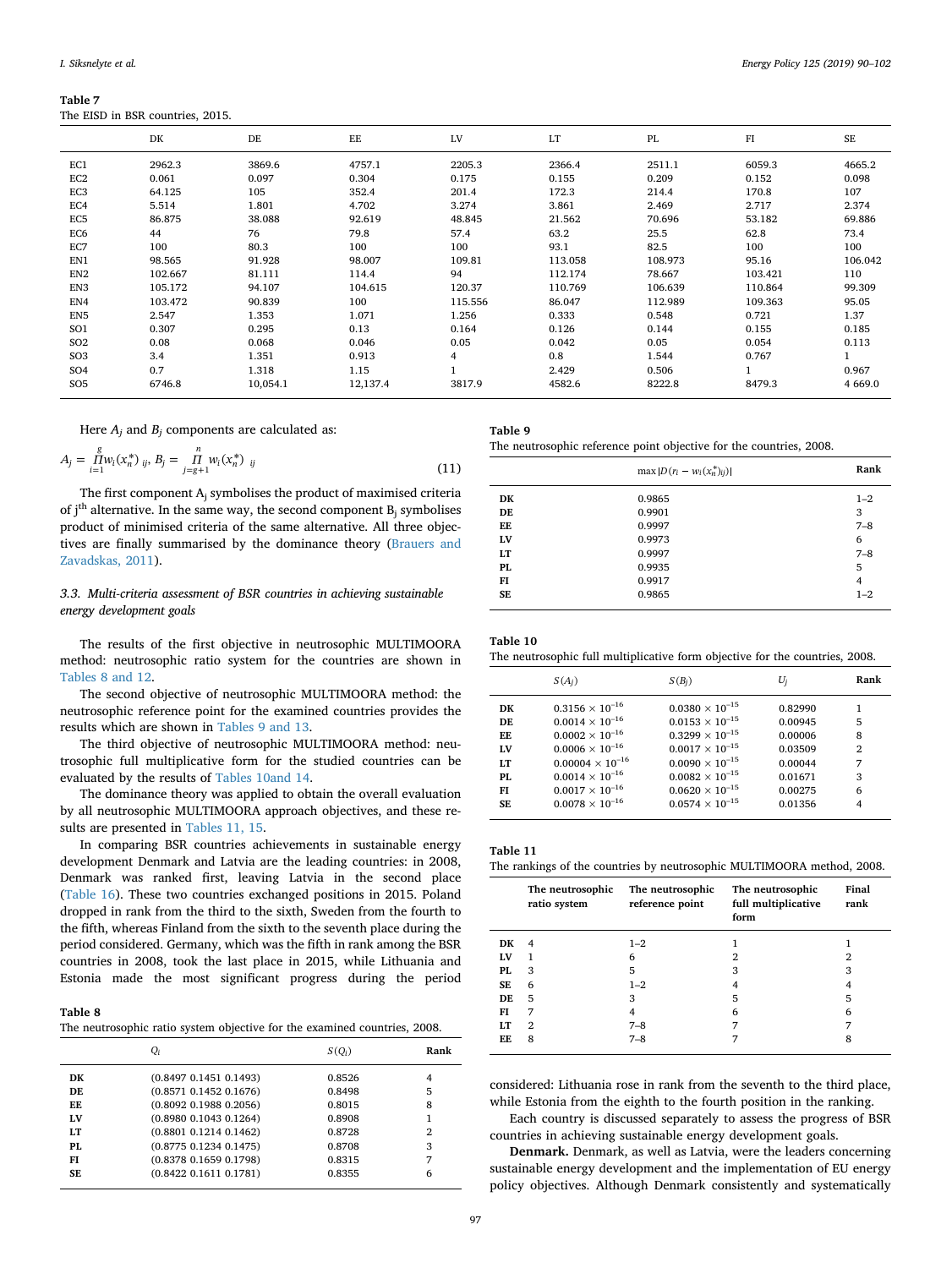#### **Table 12**

The neutrosophic ratio system objective for the examined countries, 2015.

|           | Q,       |        |         | $S(Q_i)$ | Rank |
|-----------|----------|--------|---------|----------|------|
| DK        | (0.8810) | 0.1163 | 0.1293  | 0.8798   | 3    |
| DE        | (0.7814) | 0.2252 | 0.2388  | 0.7730   | 8    |
| EE        | (0.8044) | 0.2046 | 0.2059  | 0.7973   | 7    |
| LV        | (0.9062) | 0.0943 | 0.1154) | 0.9006   | 2    |
| LT        | (0.9101) | 0.0886 | 0.1106  | 0.9056   |      |
| PL.       | (0.8750) | 0.1255 | 0.1505  | 0.8684   | 4    |
| FI        | (0.8377) | 0.1647 | 0.1811) | 0.8318   | 6    |
| <b>SE</b> | (0.8416) | 0.1618 | 0.1760  | 0.8355   | 5    |

#### **Table 13**

|     | $\max  D(r_i - w_i(x_n^*)_{ij}) $ | Rank           |
|-----|-----------------------------------|----------------|
| DK  | 0.9868                            | $\overline{2}$ |
| DE  | 0.9914                            | 7              |
| EE  | 0.9896                            | 4              |
| LV  | 0.9825                            | 1              |
| LT  | 0.9938                            | 8              |
| PL. | 0.9904                            | 5              |
| FI  | 0.9911                            | 6              |
| SE  | 0.9886                            | 3              |
|     |                                   |                |

**Table 14**

The neutrosophic full multiplicative form objective for the countries, 2015.

|                                        | $S(A_i)$                                                                                                                                                                                         | $S(B_i)$                                                                                                                                                                                         | $U_i$                                                                     | Rank                       |
|----------------------------------------|--------------------------------------------------------------------------------------------------------------------------------------------------------------------------------------------------|--------------------------------------------------------------------------------------------------------------------------------------------------------------------------------------------------|---------------------------------------------------------------------------|----------------------------|
| DK<br>DE<br>EE<br>LV<br>LT<br>PL<br>FI | $0.1354 \times 10^{-16}$<br>$0.0011 \times 10^{-16}$<br>$0.0100 \times 10^{-16}$<br>$0.0339 \times 10^{-16}$<br>$0.0043 \times 10^{-16}$<br>$0.0006 \times 10^{-16}$<br>$0.0012 \times 10^{-16}$ | $0.0025 \times 10^{-14}$<br>$0.2665 \times 10^{-14}$<br>$0.0571 \times 10^{-14}$<br>$0.0004 \times 10^{-14}$<br>$0.0004 \times 10^{-14}$<br>$0.0074 \times 10^{-14}$<br>$0.0573 \times 10^{-14}$ | 0.54280<br>0.00004<br>0.00175<br>0.82550<br>0.10767<br>0.00079<br>0.00020 | 2<br>8<br>4<br>3<br>6<br>7 |
| SE                                     | $0.0021 \times 10^{-16}$                                                                                                                                                                         | $0.0223 \times 10^{-14}$                                                                                                                                                                         | 0.00093                                                                   | 5                          |

#### **Table 15**

The rankings of the countries by neutrosophic MULTIMOORA method, 2015.

|     | The neutrosophic<br>ratio system | The neutrosophic<br>reference point | The neutrosophic<br>full multiplicative<br>form | Final<br>rank |
|-----|----------------------------------|-------------------------------------|-------------------------------------------------|---------------|
| LV  | 2                                |                                     |                                                 |               |
| DK  | 3                                | 2                                   |                                                 | 2             |
| LT. |                                  | 8                                   | 3                                               | 3             |
| EЕ  | 7                                |                                     |                                                 |               |
| SE  | 5                                | 3                                   | 5                                               | 5             |
| PL  | 4                                | 5                                   | 6                                               | 6             |
| FI  | 6                                | 6                                   |                                                 |               |
| DE  | 8                                |                                     |                                                 | 8             |

<span id="page-8-0"></span>**Table 16**

| The rankings of the BSR countries and achievements in the 2008–2015 period. |  |  |
|-----------------------------------------------------------------------------|--|--|
|-----------------------------------------------------------------------------|--|--|

| Country | Final rank 2008 | Final rank 2015 | Change      |
|---------|-----------------|-----------------|-------------|
| DK      |                 | $\overline{2}$  | $-1$        |
| LV      | 2               |                 | $+1$        |
| PL      | 3               | 6               | $-3$        |
| SE      | 4               | 5               | - 1         |
| DE      | 5               | 8               | $-3$        |
| FI      | 6               | 7               | - 1         |
| LT      | ⇁               | 3               | $+4$        |
| EE      | 8               | 4               | $^{+}$<br>4 |

implemented the EU's energy policy objectives, some indicators dropped during the period considered, which led the country to give the first place to Latvia in 2015. Since 2013, Denmark has been a country that imports energy rather than exports it (until then it was the only country in the region in which energy import dependency was negative), as well as energy prices were the highest in the BSR.

The Effort Sharing Decision sets national annual binding targets for GHG emissions not covered under the EU emission trading scheme. The targets of GHG emissions for all MS were determined by considering the country's current situation and its growth potential. The biggest GHG target (-20%) was established for Denmark among all the BSR countries. Having considered the latest national forecasts and the existing measures, the amount of GHG in sectors not covered by the EU Emissions Trading System by 2020 will decrease by 19%. Therefore, Denmark needs to pay more attention to this area and implement additional measures to reduce GHG emissions further. Energy policy of Denmark is exceptionally coherent with the EU objectives: in 2017, the Danish government announced that it will seek to produce 50% of all energy needed from renewable sources by 2030. Also, to achieve longterm objectives of the EU and move towards low-carbon, fossil-fuel free society by 2050, the country will seek to reduce GHG emissions by 80–95%.

At more than 30% in 2015, Denmark has already reached its 2020 target for the share of renewable energy in final energy consumption (30%). The most significant progress is in electricity generation (biomass, wind energy) and heating (biomass), but fossil fuels still dominate in the energy balance. Concerning gross inland energy consumption (2015), oil accounts for 38.6%, renewable energy for 28.4%, natural gas for 17,1%, and coal for 10.3%. 65.5% of gross electricity generation comes from renewable energy sources, and 24.5% from coal. Denmark has consistently reduced both primary and final energy consumption since 2010 and has already achieved both objectives of energy efficiency, which are even lower than those established (17.4 Mtoe of primary and 14.4 Mtoe of final energy consumption). With the further move towards sustainable energy policy, the Danish government has set even more ambitious energy efficiency targets than those established by the EU. Danish energy dependence on imports is one of the smallest in the BSR countries (13.1%) and also throughout the whole EU; however, gas infrastructure projects have been launched in recent years to ensure the security of gas supply [\(European Commission,](#page-11-23) [2017c](#page-11-23)). These projects are the upgrade of capacity at the Ellund interconnection point between Denmark and Germany; the Project of Common Interest (PCI) Poland-Denmark interconnection "Baltic Pipe"; the Tie-in project connecting Denmark and Norway; the PCI project Gothenburg LNG Terminal.

**Estonia.** Estonia, as well as Lithuania, made the most significant progress during the period concerned mainly due to the policy measures are undertaken to increase energy independence, promote market competition and implement EU energy policy objectives. Estonia has already reached its 2020 targets on the increase the portion of RES in final energy consumption, increase in energy efficiency and consumption. For the GHG reduction target, national projections indicate Estonia will exceed its 2020 target by 13%.

Although Estonia has achieved primary and final energy consumption levels, to maintain these levels by 2020 is still a considerable challenge as fossil fuels in the final energy consumption is the basis of energy and the economy of the country is growing. The challenge is related to GHG emissions: increase in emissions from transport sector has been observed lately. Moreover, transport sector of the country consists of one of the most polluting cars. Therefore, it is important for Estonia to look for the instruments to improve efficiency and implement them as soon as possible [\(European Commission, 2017d](#page-11-24)). As far as energy dependence is concerned, Estonia is the most independent of imports not only in the BSR but also throughout the whole EU, accounting for only 7.4%, while the EU average is 54.03%.

**Finland.** Although Finland is seeking to reach the goals of Europe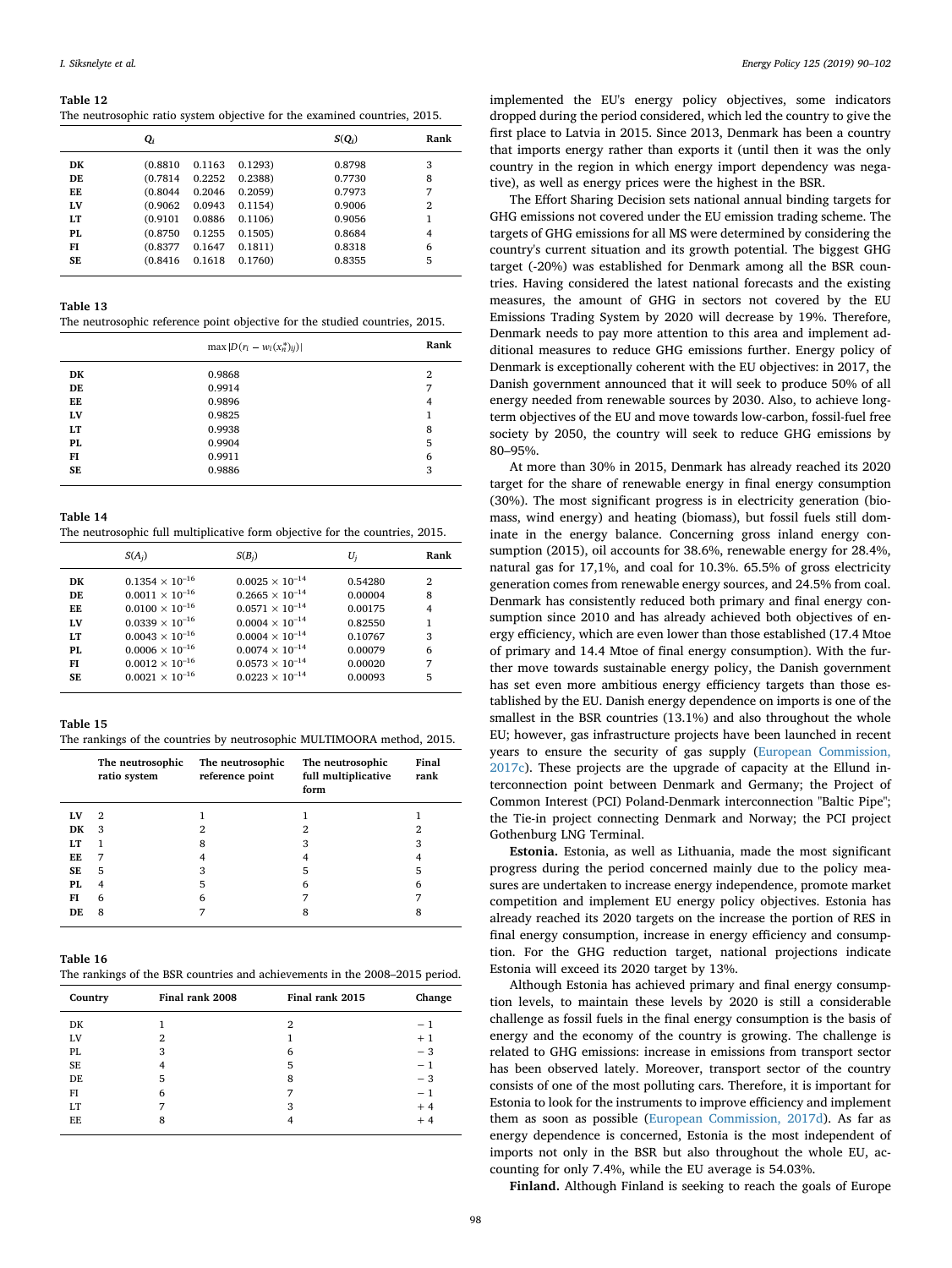2020 strategy, additional measures are needed to ensure that climate objectives are met. Finland takes one of the last positions among the BSR countries: energy consumption per capita is the largest, there is no competition in the gas market, and there are rather high carbon dioxide emissions per capita.

The portion of RES in gross final energy consumption reached 39% in 2015 and exceeded its 2020 target (38%). Primary and final energy consumption in 2015 was already below their 2020 energy savings targets. The promotion of RES and energy efficiency helps to reduce dependency on imported energy. Import dependency 46.8% in 2015. Regarding GHG emissions, according to the national projections, the reduction in emissions in the non-ETS sector by 2020 will be 16%, but there is no guarantee that the target will be met.

In 2016, the Finnish government approved a National Energy and Climate Strategy by 2030. The strategy defines particular measures to reach energy and climate objectives by 2030, which conform to the general EU objectives. Such goals include increasing the portion of RES above 50% in the 2020 s, encouraging the use of advanced biofuels, and promoting transport electrification. The aim is also to promote costeffective measures to reduce GHG emissions. The electricity market is working well in Finland. There is also a widespread deployment of smart meters. However, there is lack of sufficient electricity interconnector capacity with the Nordic and Baltic countries, especially Sweden.

Currently, there is a lack of competition in the gas market. The market is strictly regulated, there is no liberalised wholesale market, while the end users cannot to choose suppliers. The situation is being solved by the construction of new gas connections (Balticconnector pipeline project) and liquified natural gas (LNG) terminals. A first local LNG terminal was opened in 2016 in the port of Pori [\(European](#page-11-25) [Commission, 2017e\)](#page-11-25). Also, there are more LNG projects: Tornio Manga LNG receiving terminal will be opened in 2018, LNG in the port of Hamina will be opened in 2020.

**Germany.** Germany is the only one country from all the BSR countries, which has not reached all its 2020 targets. Germany fell by 3 positions during the period concerned and was the last in ranking in 2015: the country is heavily dependent on energy imports, there is a lack of competition in the energy market, EU energy policy objectives are implemented too slowly, and there are high carbon dioxide emissions per capita.

Regarding gross inland energy consumption (2015), oil accounts for 34.18%, coal for 25.3%, natural gas for 20.75%. More than 60% of the gross inland energy consumption in 2015 came from imported sources. Therefore, Germany energy dependence is one of the biggest in BSR. Security of energy supply is one of the most actual issues in the country, and it is essential to building new interconnections between EU countries. The country failed to reduce its energy consumption practically in all sectors ([European Commission, 2017f](#page-11-26)). Although Germany has reduced its primary and final energy consumption, the analysis of data of the last decade and evaluation of economic growth suggest that the country is unlikely to reduce primary (-16.3 Mtoe) and final (-17.8 Mtoe) energy consumption to the established targets as this represents about 8% and 7% of total energy consumption respectively.

It is highly unlikely whether Germany will achieve its GHG emission reductions target (410,91 Mtoe). Under EU requirements, Germany has to reduce its GHG emissions in sectors that are not covered by the EU emission trading system by 14%. In 2015 country reduced its emissions by about 10%.

**Latvia.** Leading together with Denmark in the area of implementation of sustainable energy policy goals, Latvia was the most sustainable country in this aspect in the BSR in 2015: energy consumption per capita is the lowest, EU policy objectives have been exceeded (except for RES, but they are one of the biggest in the EU), carbon dioxide emissions are the lowest per capita. Although Latvia has a significant share of RES in its energy balance and is only after Sweden and Finland among the BSR countries, it remains dependent on imports

of fossil fuels (51.15%), i.e. on imported gas from Russia in particular. The opening of Klaipėda LNG terminal in Lithuania gave an alternative from 2015. It is also expected to reduce its dependence after merging with the European market (Gas Interconnection Poland-Lithuania (GIPL) project).

Latvia has the largest concentration of electricity market in the BSR countries and takes the third place (after Cyprus and Malta) in the whole EU. Moreover, although the connection of electricity networks between Latvia and the neighbouring countries is being tried to increase, weak points are the Estonian and Latvian transmission line and the Latvian internal electricity networks. Therefore, security of supply and the development of a competitive energy market depend on the development of internal infrastructure and the development of infrastructure for electricity and gas links. The principal objective of the Baltic Energy Market Interconnection Plan (BEMIP) is to connect isolated Baltic countries with the single EU market. Currently, the modernisation of the Inčukalns underground gas storage site, the strengthening of electricity and gas transmission systems and the synchronisation of the Baltic electricity networks with the European networks are among the main priorities in Latvia [\(European](#page-11-27) [Commission, 2017g](#page-11-27)). Since 2018, the Latvian gas market has been opened to make use of the advantages of the opened market, such as the creation of competition, price decrees. However, the active market can only be expected after the realisation of infrastructure projects. Energy market integration in Latvia continues with improving network connections and the market opening of the gas markets in the broader BSR. Unbundling and full opening of the gas market for the competition is a priority area of energy policy in Latvia.

The target of Latvia in implementing Europe 2020 strategy is to produce 40% of energy from RES. According to the data of 2015, RES account already for 38%; it is therefore very likely that this target will be achieved. As far as the increase of energy efficiency is concerned, both primary energy (5.4 Mtoe) and final energy (4.5 Mtoe) conception targets did not exceed in 2015, i.e. energy consumption is less than the established maximum. Most probably, alongside the growth of competition and investments in infrastructure, these goals will be realised even with the growth of the national economy. For Latvia, if compared with the target in 1990, a  $+$  17% GHG (9.99 Mtoe) has been established. According to the data of 2015, GHG in Latvia stands at 9.01 Mtoe.

**Lithuania.** Lithuania as well as Estonia rose by 4 positions during the period concerned and took the third place in ranking among the BSR countries in 2015 concerning the implementation of the goals of sustainable energy policy. Lithuania is distinguished by low energy prices and low energy consumption (energy per capita), but also for low energy independence during the period concerned. However, recently completed energy infrastructure projects in Lithuania and cooperation with neighbouring countries have increased the security of energy (gas and electricity) supply. Regarding the liquefied natural gas (LNG) terminal and the construction of the pipeline in Lithuania, Baltic countries now have access to the independent source of gas. Lithuania also works on the gas interconnection Poland–Lithuania (GIPL) which seeks to integrate the gas markets of the Lithuania, Latvia, Estonia and Finland into an EU gas market. It is provided to complete the GIPL by 2021.

Electricity interconnection with Finland via Estlink1 and Estlink2, with Poland through LitPol Link and Sweden via NordBalt, have significantly increased the capacity of electricity networks in recent years: it was only 4% in 2014, while in 2017 it already stood at 22% and twice exceeded the target of 10%. Nevertheless, Lithuanian energy is heavily dependent on imports (78.44%), and the primary energy suppliers are non-EU countries. Both gas and electricity infrastructure projects had a positive impact on the wholesale and retail prices of electricity and gas in Lithuania and other Baltic countries. Today, one of the primary goals of each Baltic country concerning the electricity market is to synchronise electricity networks with the European network, which for the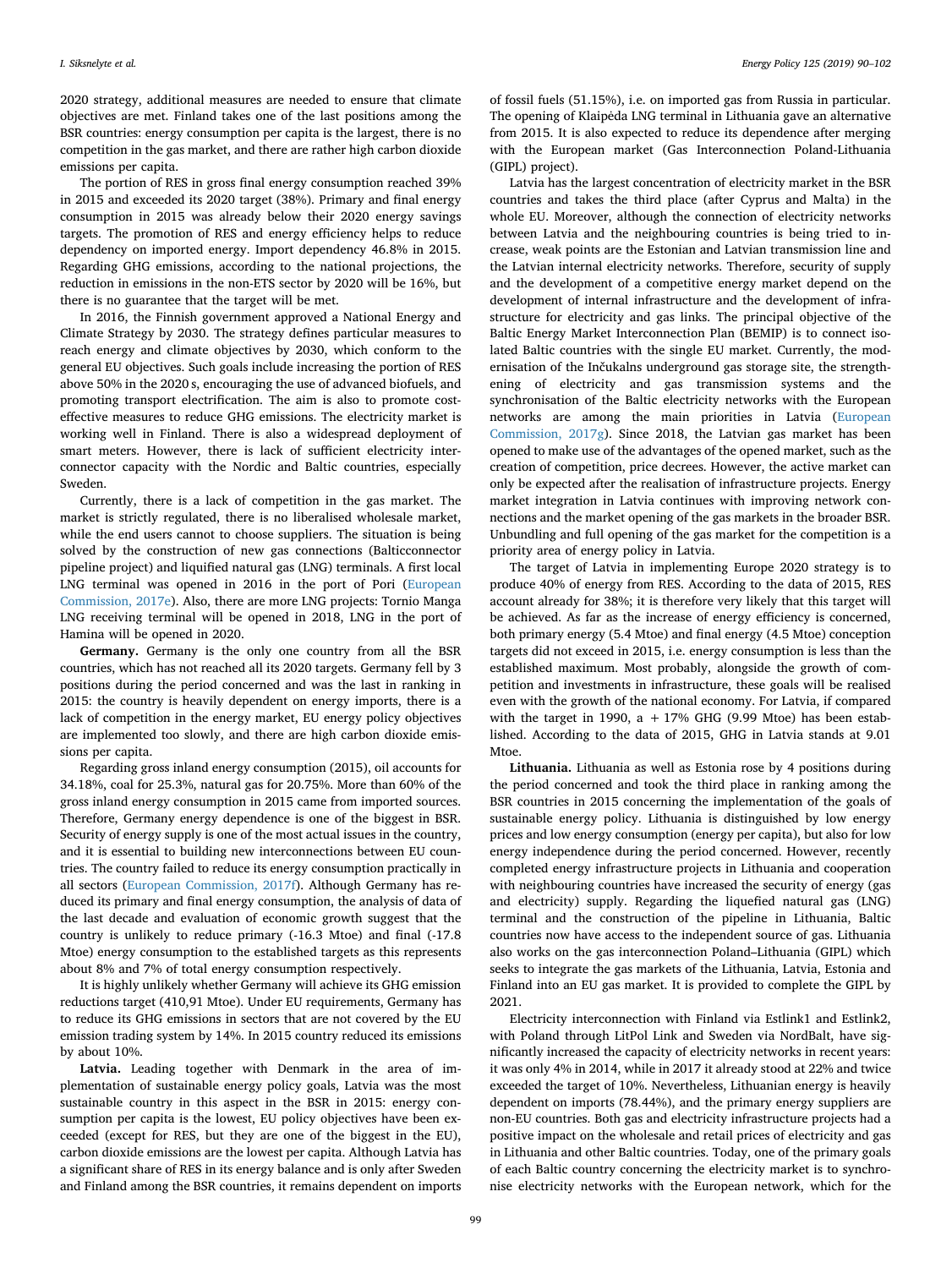historical reasons operate in a synchronous mode with Belarus and make the so-called BRELL ring ([European Commission, 2017h](#page-11-28)). The works are carried out consistently following the BEMIP plan, and the target is planned to be achieved by 2025.

In 2015, Lithuania exceeded the targets of RES outlined in the strategy Europe 2020 and accounted for 25.8%. The heating sector with 46.1% of RES made the most significant input in the achievement of this target, 44% of which was obtained from biomass and waste incineration. Electricity generation accounted for 15.5%. Primary energy consumption is less (4.3 Mtoe) than that established, so the target has been achieved so far; however, the target of final energy consumption has not yet been achieved yet. 0.6 Mtoe more is consumed than intended. For Lithuania, if compared with the target of 1990,  $a + 15\%$ GHG target (15.46 Mtoe) has been established. According to the data of 2015, GHG stood at 13.25 Mtoe in Lithuania.

Poland. Poland is one of the most energy-intensive economies in the EU. Economic growth has allowed Poland to stay among several MS, which have not reduced their energy consumption practically in all sectors since 2005. Polish energy industry is based on fossil fuels (about 80%) and is very inefficient and hardly meets with increasing energy demand: more than 60% of power infrastructure is older than 30 years and requires huge investments for modernisation, capacity enhancement and increased production and supply efficiency. Although the possession of local energy resources ensures the security of energy supply, this turns into a challenge for the implementation of both economic and sustainability goals.

Although emissions and efficiency targets set out by the latest statistics have not exceeded, the economy of Poland is growing, which results in increased energy consumption and higher GHG emissions. The implementation of these objectives will depend on the consistency and administration of national policy as well as on funding and the choice of legal instruments. For Poland, if compared with the target of 1990, a  $+14%$  GHG target (205.18 Mtoe) has been established. According to the data of 2015, GHG stood at 186.77 Mtoe in Poland. Although there are individual attempts to modernise the objects of infrastructure, there is still no long-term and consistent vision of national energy policy of Poland [\(European Commission, 2017i](#page-11-29)). The development of energy infrastructure and new links remain an essential task in developing energy security and efficiency in Poland.

Upon implementation of the plans of LNG terminal, Poland has significantly improved the security of gas supply. A national gas transmission and distribution network has also been created, yet the network development is delayed in due time, which makes it remain ineffective. The level of interconnection in the electricity sector in 2016 was only 4%, i.e. at lowest in the EU. LitPolink electricity link with Lithuania began in 2016 and improved the situation; however, reaching a target of 10% by 2020 will be rather complicated. Although the share of RES for Poland is the lowest among all the BSR countries (15%), the country failed to reach the goal in 2015: the implementation level stood at 80%. Although RES development is included in the national plans, there are still delays in the implementation of plans as well as a lot of administrative, legal and financing difficulties.

**Sweden.** The Swedish energy system is distinguished for a shallow use of natural gas, oil and coal and a considerable portion of RES in all sectors, except for transport, which still primarily dependent on oil. Regarding gross inland energy consumption (2015), renewable energy accounts for 42.2%, nuclear for 32%, oil for 22.5%. 65.5% of gross electricity generation comes from renewable energy sources, and 24.5% from coal. The portion of RES is one of the biggest in the EU and oversteps the 2020 target. Sweden has set ambitious national targets for energy efficiency. Energy consumption is decreasing last few years, but the country is not reached the energy efficiency targets yet. Nuclear and renewables energy accounted for 99% of gross electricity generation in 2015.

The transmission system of electricity is well interconnected with Norway, Finland and Denmark. Also, the NordBalt project has improved the interconnection capacity for electricity of 25% between Sweden and Lithuania in 2017. The electricity sector in Sweden has been successfully liberalised and is characterised by high competition in the retail market and low concentration among electricity producers. Since gas makes only about 2% of energy consumption, gas security is not a big problem even though gas was supplied from a single supplier, i.e. Denmark, until 2016. Gothenburg LNG Terminal provides a second access point for gas supply in the country from 2016 [\(European](#page-11-30) [Commission, 2017j\)](#page-11-30). As far as gas prices are concerned, they are high enough: higher than the average in the EU and the OECD. A target to reduce GHG emissions by 17% has been established for Sweden, and the country has already achieved this target and exceeded by 2.18 Mtoe in 2015.

## **4. Conclusions and policy implications**

Sustainable energy development is a crucial principle in the European energy policy, in solving the most urgent energy issues and challenges facing each EU country: reduce dependence on import of energy, increase security in the energy supply and to achieve goals for reducing GHG emissions and protect the environment. The BSR is an important region in the EU, which involves eight EU countries, which develop internal energy policy based on different energy projects. However, there is a lack of studies on how BSR countries achieve ES energy policy goals and which factors and how influence sustainability of member states in the region.

The policies and measures aiming at promotion of sustainable energy development implemented in Baltic Sea Region countries have many similarities as the same mechanisms foreseen in EU directives are applied for promotion of energy efficiency and renewables.

The paper presents an original framework for sustainable energy development indicators, which could be useful to assess energy policy sustainability or implementation level of energy policy goals of other EU regions or individual member states.

The most critical sustainable energy development indicators were selected based on the EU energy policy priorities for the comparison of the BSR` countries regarding the success of implementing sustainable energy development goals.

To reflect countries' different situation and ability to achieve the sustainable energy goals, environmental, economic and social indicators were selected from sustainable energy development indicators list. Environmental indicator essential targets of EU energy policy (reduce GHG emissions, increase the share of RES in final energy consumption, increase in energy efficiency). Also, there are involved 5 economic indicators for monitoring progress of energy security in the EU, which is an issue of sustainable energy development in the region and a part of energy policy in the EU. 5 social indicators were selected to reflect on critical social issues in the EU energy sector.

The comparative assessment of BSR countries, based on MULTIM-OORA technique, by integrating relevant economic, social and environmental indicators indicated that the best-performing countries regarding the achievement of EU sustainable energy development goals during the research period were Denmark and Latvia: in 2008, Denmark was ranked first, leaving Latvia in the second place. These two countries exchanged positions in 2015, because of energy import dependency rate of Denmark started to be positive, until then Denmark was the only country in the region in which energy import dependency was negative, i.e. Denmark was exporting country.

The assessment shows that Estonia, as well as Lithuania, made the most significant progress during the period concerned mainly due to the policy measures are undertaken to increase energy independence, promote market competition and implement EU energy policy objectives. Lithuania is distinguished by low energy prices and low energy consumption, but also for high energy dependency during the period concerned. After the final closure of Ignalina NPP in 2008 Lithuania became net energy importer.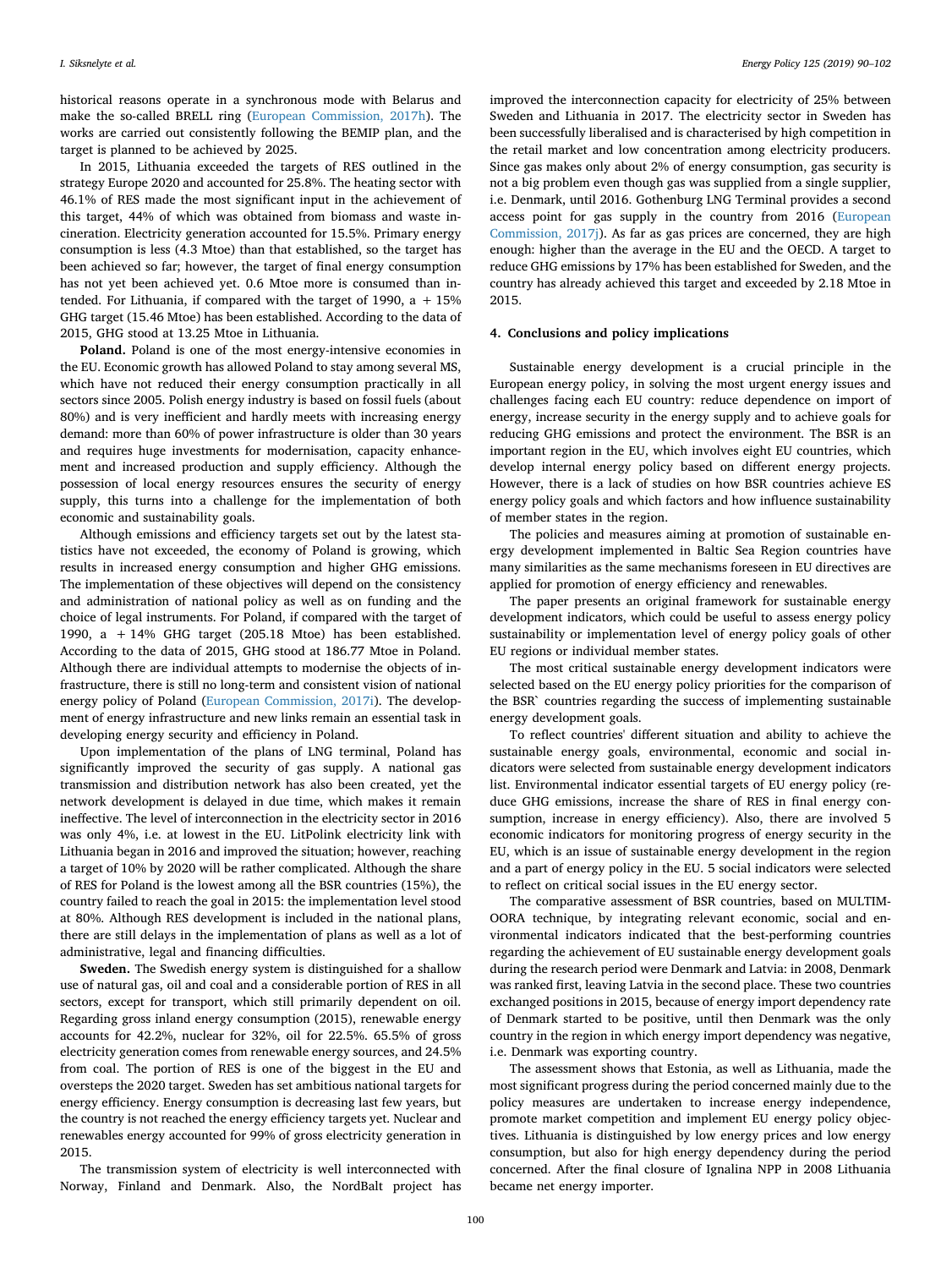The comparative assessment indicated, that Finland takes one of the last positions among the BSR countries: energy consumption per capita is the largest, there is no competition in the gas market, and there are rather high carbon dioxide emissions per capita.

Analysis of indicators shows that Germany is the only one country from all the BSR countries, which has not reached all its 2020 targets and fell by 3 positions during the research period and was the last in ranking in 2015. Germany is heavily dependent on energy imports, there is a lack of competition in the energy market, EU energy policy objectives are implemented too slowly, and there are high carbon dioxide emissions per capita.

Poland dropped in rank from the third to the sixth during the investigated period, and it is one of the most energy-intensive economies in the EU, which have not reduced its energy consumption practically in all sectors since 2008.

The Swedish energy system is distinguished for very shallow use of natural gas, oil and coal and a significant portion of RES in all sectors and low carbon dioxide emissions per capita. This country has maintained the same position in ranking based on the implementation of sustainable energy development goals in 2008 and 2015.

#### **Acknowledgements**

This research was funded by the European Social Fund under the No. 09.3.3-LMTK-712 "Development of Competences of Scientists, other Researchers and Students through Practical Research Activities" measure.

#### **References**

- <span id="page-11-6"></span>[Al Garni, H., Kassem, A., Awasthi, A., Komljenovic, D., Al-Haddad, K., 2016. A multi](http://refhub.elsevier.com/S0301-4215(18)30668-2/sbref1)[criteria decision making approach for evaluating renewable power generation](http://refhub.elsevier.com/S0301-4215(18)30668-2/sbref1) [sources in Saudi Arabia. Sustain. Energy Technol. Assess. 16, 137–150.](http://refhub.elsevier.com/S0301-4215(18)30668-2/sbref1)
- [Bataille, C., Waisman, H., Colombier, M., Segafredo, L., Williams, J., 2016. The Deep](http://refhub.elsevier.com/S0301-4215(18)30668-2/sbref2) [Decarbonization Pathways Project \(DDPP\): insights and emerging issues. Clim. Policy](http://refhub.elsevier.com/S0301-4215(18)30668-2/sbref2) [16 \(S1\), S1–S6.](http://refhub.elsevier.com/S0301-4215(18)30668-2/sbref2)
- <span id="page-11-21"></span>[Brauers, W.K.M., Zavadskas, E.K., 2010. Project management by MULTIMOORA as an](http://refhub.elsevier.com/S0301-4215(18)30668-2/sbref3) [instrument for transition economies. Technol. Econ. Dev. Econ. 16 \(1\), 5–24.](http://refhub.elsevier.com/S0301-4215(18)30668-2/sbref3)
- <span id="page-11-22"></span>[Brauers, W.K.M., Zavadskas, E.K., 2011. MULTIMOORA optimization used to decide on a](http://refhub.elsevier.com/S0301-4215(18)30668-2/sbref4) [bank loan to buy property. Technol. Econ. Dev. Econ. 17 \(1\), 174–188](http://refhub.elsevier.com/S0301-4215(18)30668-2/sbref4).
- Brown, M.A., Sovacool, B.K., 2007. Developing an Energy Sustainability Index to Evaluate American Energy Policy, Working Paper 18, School of Public Policy Georgia Institute of Technology.
- Burgherr, P., Hirschberg, S., Brukmajster, D., Hampel, J., 2005. Survey of criteria and indicators. New Energy Externalities Developments for Sustainability (NEEDS), Research Stream RS 2b: Energy technology roadmap and stakeholders perspective. Project cofounded by the European Commission within the Sixth Framework Programme (2002–2006). Paul Scherrer Institut, Villigen PSI (Switzerland).
- <span id="page-11-10"></span>Energy Community Secretariat, 2016. Annual Implementation Report Energy Community Secretariat. 1 September 2016. Vienna, Austria. [〈http://heyzine.com/files/](http://heyzine.com/files/uploaded/47e55aee7d4944e7418cecba135e9e66ddcc7342.pdf) [uploaded/47e55aee7d4944e7418cecba135e9e66ddcc7342.pdf〉](http://heyzine.com/files/uploaded/47e55aee7d4944e7418cecba135e9e66ddcc7342.pdf).
- <span id="page-11-7"></span>[Erdogan, S., Sayin, C., 2018. Selection of the most suitable alternative fuel depending on](http://refhub.elsevier.com/S0301-4215(18)30668-2/sbref5) [the fuel characteristics and price by the hybrid MCDM method. Sustainability 10 \(5\),](http://refhub.elsevier.com/S0301-4215(18)30668-2/sbref5) [1583.](http://refhub.elsevier.com/S0301-4215(18)30668-2/sbref5)
- <span id="page-11-1"></span>European Commission, 2010a. Energy Roadmap 2050. Communication from the Commission to the European Parliament, the Council, the European Economic and Social Committee and the Committee of the Regions. [Online] Available at: [〈http://](http://eur-lex.europa.eu/legal-content/EN/TXT/PDF/?Uri=CELEX:52011DC0885&from=EN) [eur-lex.europa.eu/legal-content/EN/TXT/PDF/?Uri=CELEX:52011DC0885&](http://eur-lex.europa.eu/legal-content/EN/TXT/PDF/?Uri=CELEX:52011DC0885&from=EN)  $from = EN$ .
- <span id="page-11-9"></span>European Commission, 2010b. Energy 2020, A strategy for competitive, sustainable and secure energy. Communication from the Commission to the European Parliament, the Council, the European Economic and Social Committee and the Committee of the Regions. Brussels, 10.11.2010, COM (2010) 639 final. [〈http://eur-lex.europa.eu/](http://eur-lex.europa.eu/legal-content/EN/TXT/PDF/?Uri=CELEX:52010DC0639&from=EN) [legal-content/EN/TXT/PDF/?Uri=CELEX:52010DC0639&from=EN〉.](http://eur-lex.europa.eu/legal-content/EN/TXT/PDF/?Uri=CELEX:52010DC0639&from=EN)
- <span id="page-11-0"></span>European Commission, 2011. Energy 2020. A strategy for competitive, sustainable and secure energy. Communication from the Commission to the European Parliament, the Council, the European Economic and Social Committee and the Committee of the Regions. [Online] Available at: [〈http://eur-lex.europa.eu/legal-content/EN/TXT/](http://eur-lex.europa.eu/legal-content/EN/TXT/PDF/?Uri=CELEX:52010DC0639&from=EN) [PDF/?Uri=CELEX:52010DC0639&from=EN〉.](http://eur-lex.europa.eu/legal-content/EN/TXT/PDF/?Uri=CELEX:52010DC0639&from=EN)
- European Commission, 2014a. A policy framework for climate and energy in the period from 2020 to 2030. A strategy for competitive, sustainable and secure energy. Communication from the Commission to the European Parliament, the Council, the European Economic and Social Committee and the Committee of the Regions. [Online] Available at: [〈http://eur-lex.europa.eu/legal-content/EN/TXT/PDF/?Uri=](http://eur-lex.europa.eu/legal-content/EN/TXT/PDF/?Uri=CELEX:52014DC0015&from=EN) [CELEX:52014DC0015&from=EN〉.](http://eur-lex.europa.eu/legal-content/EN/TXT/PDF/?Uri=CELEX:52014DC0015&from=EN)

<span id="page-11-11"></span>European Commission, 2014b. European Energy Security Strategy. Communication from

the Commission to the European Parliament and the Council. Brussels, 28.5.2014 COM (2014) 330 final. [〈http://eur-lex.europa.eu/legal-content/EN/TXT/PDF/?](http://eur-lex.europa.eu/legal-content/EN/TXT/PDF/?Uri=CELEX:52014DC0330&from=EN) Uri = CELEX:52014DC0330&from = EN>.

- <span id="page-11-18"></span>European Commission, 2014c. Baltic Energy Market Interconnection Plan. 6th progress report - July 2013–August 2014.〈https://ec.europa.eu/energy/sites/ener/files/ documents/20142711\_6th\_bemip\_progress\_report.pdf〉.
- <span id="page-11-15"></span>European Commission, 2016a. Clean Energy For All Europeans. Communication from the Commission to the European Parliament, the Council, the European Economic and Social Committee, the Committee of the Regions and the European Investment Bank. Brussels, 30.11.2016 COM (2016) 860.〈https://ec.europa.eu/energy/sites/ener/ files/documents/com\_860\_final.pdf〉.
- <span id="page-11-16"></span>European Commission, 2016b. Proposal for a Directive of the European Parliament and of the Council amending Directive 2012/27/EU on energy efficiency. Brussels, 30.11. 2016, COM(2016) 761 final 2016/0376 (COD).
- <span id="page-11-13"></span>European Commission, 2017a. Monitoring progress towards the Energy Union objectives – key indicators. Second Report on the State of the Energy Union, Commission staff working document. Brussels, 1.2.2017 SWD(2017) 32 final.
- <span id="page-11-17"></span>European Commission, 2017b. European Union Strategy for the Baltic Sea Region. Commission staff working document. {COM(2009) 248} Brussels, 20.3.2017. [Online] Available at: [〈http://www.balticsea-region-strategy.eu/action-plan?Task=](http://www.balticsea-region-strategy.eu/action-plan?Task=document.viewdoc&id=17) [document.viewdoc&id=17〉](http://www.balticsea-region-strategy.eu/action-plan?Task=document.viewdoc&id=17).
- <span id="page-11-23"></span>European Commission, 2017c. Country Report Denmark 2017. Commission staff working document, Brussels, 22.2.2017 SWD(2017) 70 final.
- <span id="page-11-24"></span>European Commission, 2017d. Country Report Estonia 2017. Commission staff working document, Brussels, 22.2.2017 SWD(2017) 72 final.
- <span id="page-11-25"></span>European Commission, 2017e. Country Report Finland 2017. Commission staff working document, Brussels, 22.2.2017 SWD(2017) 91 final.
- <span id="page-11-26"></span>European Commission, 2017f. Country Report Germany 2017. Commission staff working document, Brussels, 22.2.2017 SWD(2017) 71 final.

<span id="page-11-27"></span>[European Commission, 2017. Country report Latvia 2017. Commission staff working](http://refhub.elsevier.com/S0301-4215(18)30668-2/sbref6) [document, Brussels, 22.2.2017 SWD. 79 final 2017.](http://refhub.elsevier.com/S0301-4215(18)30668-2/sbref6)

- <span id="page-11-28"></span>European Commission, 2017h. Country Report Lithuania 2017. Commission staff working document, Brussels, 22.2.2017 SWD(2017) 80 final.
- <span id="page-11-29"></span>European Commission, 2017i. Country Report Poland 2017. Commission staff working document, Brussels, 22.2.2017 SWD(2017) 86 final.
- <span id="page-11-30"></span>European Commission, 2017j. Country Report Sweden 2017. Commission staff working document, Brussels, 22.2.2017 SWD(2017) 92 final.
- <span id="page-11-12"></span>European Commission, 2018. Energy - Database - Indicators for monitoring progress towards Energy Union objectives. <https://ec.europa.eu/energy/en/atico\_ [countrysheets/scoreboard〉](https://ec.europa.eu/energy/en/atico_countrysheets/scoreboard) (Accessed 25 April 2018).
- <span id="page-11-8"></span>Eurostat, 2018. Sustainable development indicators: theme 6: climate change and energy. [〈http://ec.europa.eu/eurostat/web/sdi/indicators/climate-change-and-energy〉](http://ec.europa.eu/eurostat/web/sdi/indicators/climate-change-and-energy) (Accessed 12 June 2018).
- Hirschberg, S., Bauer, C., Burgherr, P., Dones, R., Schenler, W., Bachmann, T., Carrera, D. G., 2007. Environmental, economic and social criteria and indicators for sustainability assessment of energy technologies. New Energy Externalities Developments for Sustainability (NEEDS). Project cofounded by the European Commission within the Sixth Framework Programme (2002–2006). Paul Scherrer Institut, Villigen PSI (Switzerland). Project no: 502687.
- <span id="page-11-4"></span>[Colak, M., Kaya, I., 2017. Prioritization of renewable energy alternatives by using an](http://refhub.elsevier.com/S0301-4215(18)30668-2/sbref7) [Integrated Fuzzy MCDM model: a real case application for Turkey. Renew. Sustain.](http://refhub.elsevier.com/S0301-4215(18)30668-2/sbref7) [Energy Rev. 80, 840–853.](http://refhub.elsevier.com/S0301-4215(18)30668-2/sbref7)
- <span id="page-11-20"></span>IAEA, 2005. Energy indicators for sustainable development: guidelines and methodologies. International Atomic Energy Agency, United Nations Department of Economic and Social Affairs, International Energy Agency, Eurostat and European Environment Agency. [〈http://www.unosd.org/content/documents/1237Pub1222\\_web%20EISD.](http://www.unosd.org/content/documents/1237Pub1222_web%20EISD.pdf) [pdf〉.](http://www.unosd.org/content/documents/1237Pub1222_web%20EISD.pdf)
- <span id="page-11-19"></span>[Iddrisu, I., Bhattacharyya, S.C., 2015. Sustainable Energy Development Index: a multi](http://refhub.elsevier.com/S0301-4215(18)30668-2/sbref8)[dimensional indicator for measuring sustainable energy development. Renew.](http://refhub.elsevier.com/S0301-4215(18)30668-2/sbref8) [Sustain. Energy Rev. 50, 513–530](http://refhub.elsevier.com/S0301-4215(18)30668-2/sbref8).
- <span id="page-11-2"></span>[Jayaraman, R., Colapinto, C., Torre, D.L., Malik, T., 2015. Multi-criteria model for sus](http://refhub.elsevier.com/S0301-4215(18)30668-2/sbref9)[tainable development using goal programming applied to the United Arab Emirates.](http://refhub.elsevier.com/S0301-4215(18)30668-2/sbref9) [Energy Policy 87, 447–454.](http://refhub.elsevier.com/S0301-4215(18)30668-2/sbref9)
- <span id="page-11-5"></span>[Lee, H.-C., Chang, C.-T., 2018. Comparative analysis of MCDM methods for ranking re](http://refhub.elsevier.com/S0301-4215(18)30668-2/sbref10)[newable energy sources in Taiwan. Renew. Sustain. Energy Rev. 92, 883–896](http://refhub.elsevier.com/S0301-4215(18)30668-2/sbref10).
- [Mardani, A., Jusoh, A., Zavadskas, E.K., Cavallaro, F., Khalifah, Z., 2015. Sustainable and](http://refhub.elsevier.com/S0301-4215(18)30668-2/sbref11) [renewable energy: an overview of the application of multiple criteria decision making](http://refhub.elsevier.com/S0301-4215(18)30668-2/sbref11) [techniques and approaches. Sustainability 7 \(10\), 13947–13984.](http://refhub.elsevier.com/S0301-4215(18)30668-2/sbref11)
- [Mardani, A., Zavadskas, E.K., Khalifah, Z., Zakuan, N., Jusoh, A., Md Nor, K., 2017. A](http://refhub.elsevier.com/S0301-4215(18)30668-2/sbref12) [review of multi-criteria decision-making applications to solve energy management](http://refhub.elsevier.com/S0301-4215(18)30668-2/sbref12) [problems: two decades from 1995 to 2015. Renew. Sustain. Energy Rev. 71, 216–256.](http://refhub.elsevier.com/S0301-4215(18)30668-2/sbref12)
- <span id="page-11-3"></span>[Mirjat, N.H., Uqaili, M.A., Harijan, K., Mustafa, M.W., Rahman, M.M., Khan, M.W.A.,](http://refhub.elsevier.com/S0301-4215(18)30668-2/sbref13) [2018. Multi-criteria analysis of electricity generation scenarios for sustainable energy](http://refhub.elsevier.com/S0301-4215(18)30668-2/sbref13) [planning in Pakistan. Energies 11 \(4\), 757](http://refhub.elsevier.com/S0301-4215(18)30668-2/sbref13).
- OECD, 2004. State of the Environment Division, Using the Pressure–State–Response Model to Develop Indicators of Sustainability. OECD Framework for Environmental Indicators. Environment Directorate.
- OECD, 2013a. Environment at a Glance 2013: OECD Indicators. OECD Publishing[https://](https://doi.org/10.1787/9789264185715-en) [doi.org/10.1787/9789264185715-en.](https://doi.org/10.1787/9789264185715-en)
- OECD, 2013b. Environment at a Glance 2013: OECD Indicators. OECD Publishing[https://](https://doi.org/10.1787/9789264185715-en) [doi.org/10.1787/9789264185715-en.](https://doi.org/10.1787/9789264185715-en)
- <span id="page-11-14"></span>OECD/IEA, IRENA, 2017. Perspectives for the Energy Transition. Investment Needs for a Low- Carbon Energy System, Berlin. [〈https://www.energiewende2017〉](https://www.energiewende2017). com/wpcontent/uploads/2017/03/Perspectives-for-the-Energy-Transition\_WEB.pdf.
- OECD/NEA, 2002. Indicators of Sustainable Development in the Nuclear Energy Sector A Preliminary Approach. NEA/NDC(2002)5.